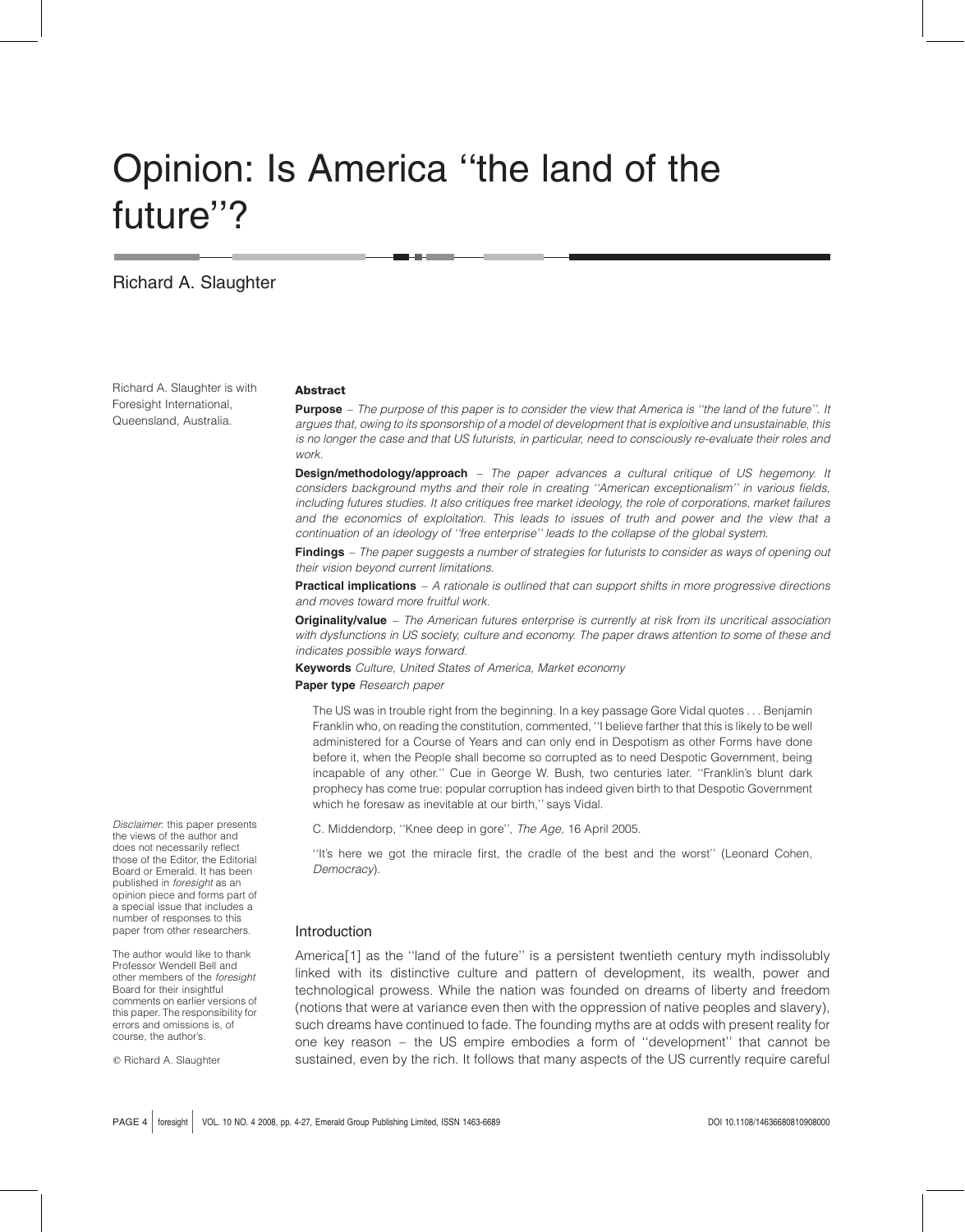and critical attention. Much higher levels of clarity and understanding are needed if it is to change its modus operandi and re-direct its efforts.

Worldviews are, however, self-evidential to those who hold them, so there are powerful constraints upon any such efforts. While many articulate accounts of ''America's ills'' can be found and no shortage of home-grown scholars, pundits and critics of all types, the ''ship of state'' continues on its ponderous and increasingly risky path.

This paper is a work of synthesis that draws on the US and other work. It attempts to bring clarity to a number of key issues. Besides cultural myths these include neo-Liberal market ideology, the role of certain large corporations, how the US exceptionalism manifests in futures studies and economics, issues of truth and power, and some of what appear to be ''missing links'' in the overall debate about national directions and purposes. No one should doubt the seriousness of these issues. The time for polite (or impolite) evasions is clearly over because our world, humanity's only home, is edging toward transitions that can hardly be framed either within the mass media or most other conventional discourses (Fry, 1999). Yet at some level we all know that everything is at stake.

It is also important to give full credit to those futurists and others based in the USA who have been among the first to respond to the contradictions of modernity and to call for urgent responses (Meadows et al., 2005; Henderson, 2006; Brown, 2007). Some have worked, with others, to build the field of futures studies and applied foresight (Bell, 2003, 2004; Dator, 2002). Some, however, have either overlooked, or become over-identified with, the very sources of wealth and power that are, to a significant extent, responsible for the encroaching global dilemma. This puts the legitimacy of much mainstream work in question and raises real concerns about its viability. The underlying concern, however, is not to endorse current ''anti-American'' sentiment, since we are all to some extent complicit, but rather seek clarity on these issues and, in so doing, strengthen and equip the global Futures Field for the expanded social and cultural role that now beckons.

## Five propositions

No one who knows the US can fail to be impressed by its multi-hued character, its dynamism and the achievements of its people in nearly all fields of human endeavour. This is not merely politically correctness genuflecting in the direction of popular music, art, literature, scientific and technological skill and the rest. To live or travel there is to come to know a diverse nation of people each struggling in their own way to make a decent life and bequeath something of value to their children and the future.

Equally, however, what cannot be avoided is that America is also a vast experiment carried out on an unprecedented scale. The ''ways of knowing'' that became naturalised there have been read upon the wider world in countless ways. The single-minded pursuit of wealth and the wide range of commercial and development practices that went with it attained global reach. The US ''know-how'', whether in the form of elaborately produced films, pocket computers or cruise missiles, blankets the Earth. In a sense we can say that, to some extent, ''everywhere is America'', so we need to understand where its trajectory is leading. Its innovations, along with its impacts and spiralling resource demands, have become close to universal – at least for the rich. Consequently, its default vision of the future also became universalised. But this vision turns out to have been defective from the start. In the light of its current reality, the idea that any one nation can be exclusively identified with ''the future'' requires careful examination. Consider the following:

**B** The phrase "the rich get richer and the poor get poorer" reflects a structural truth, i.e. that extreme levels of wealth at the centre have been achieved at the cost of death and decay at the margins. This is no accident – it is the result of deliberate and long-standing policy. It will be suggested below that the US model has been applied with cold deliberation to benefit itself regardless of the human and other costs. Its view of development and nation building is always presented as a civilising crusade against the forces of evil. But as Solzhenitsyn (1973) noted, the line between good and evil passes through every human heart. It is within as well as without[2].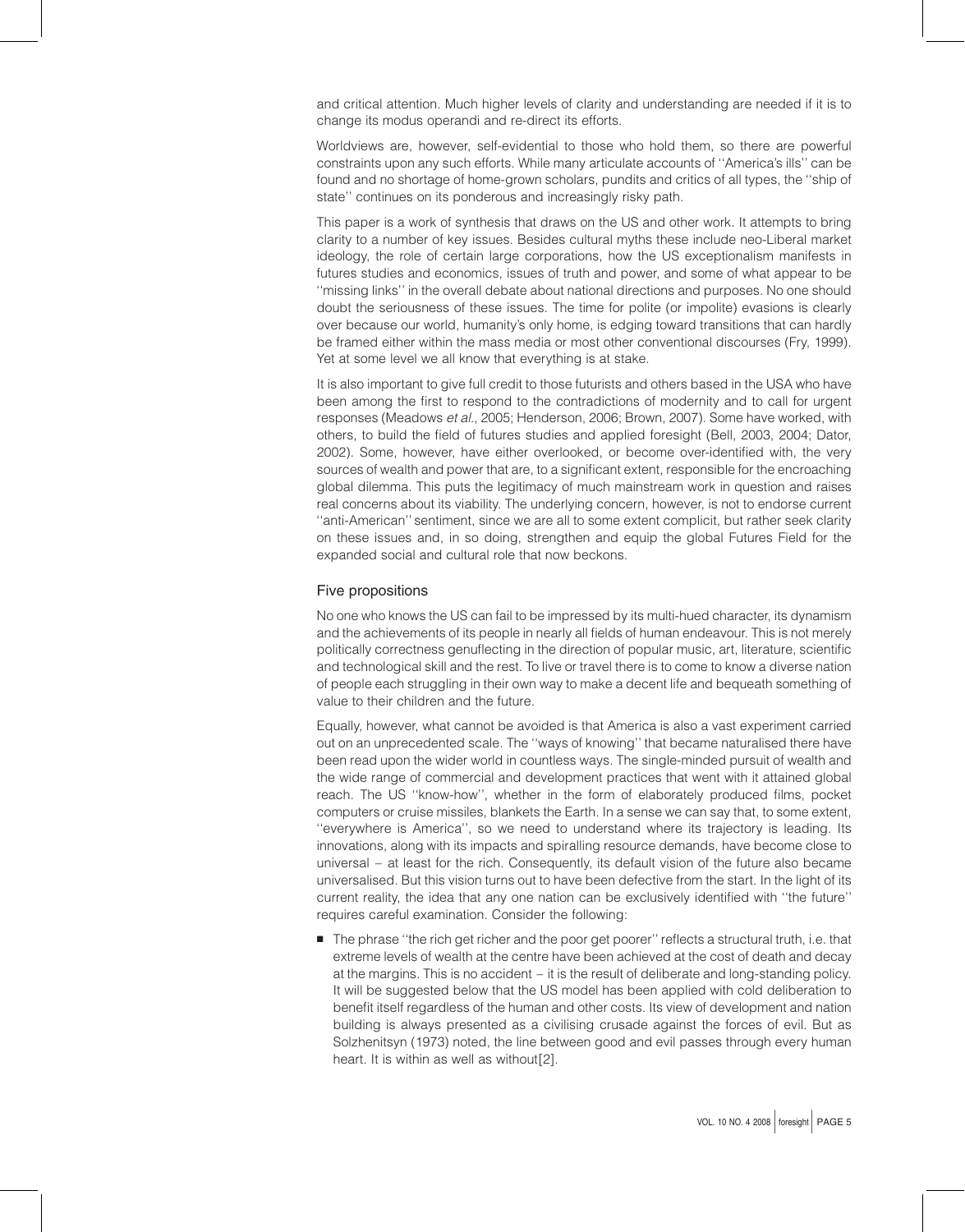- In order to protect what in recent times has been described as a "non negotiable" way of life the US has resorted to increasingly uncompromising measures to impose its will, its version of reality, on others. This is not merely a question of a policy of assassination of politically inconvenient opponents (Church Committee, 1975), or the illegal rendition of terrorist suspects to places where they may be more easily ''interrogated'' (Mayer, 2005), morally bankrupt though such practices clearly are. It is also a case of waging unjust wars in various parts of the world in which countless numbers of innocent people have lost their lives. The estimate provided by peace researcher Johan Galtung is quite simply shocking. He writes that ''the number of people killed in overt Pentagon-driven military action after the Second World War is now between 13 and 17 million'' (Galtung, 2007, p. 147). Or to take a specific example, how, we wonder, are the people of Vietnam, Cambodia or Laos to respond to the spectacle of an ageing Robert McNamara, Lyndon Johnson's one-time Defense Secretary, admitting that the reasoning upon which that war was based was ''a mistake''? (Sony Pictures, 2003) The list is long and the facts so painful they are dispensed to humanity's collective shadow. When considered consciously, and from the point of view of our common humanity, fundamental human values of respect, reciprocity and the like, it is a burden beyond geographical limits.
- **F** There is no easy way out of the self-imposed trap that the US has constructed, nor, indeed, for other nations that have chosen, or been seduced, to follow it. Many development processes have enormous momentum or irreversible consequences; they are addictive, unidirectional, not easily changed. If you build suburbs of poorly built houses, they require endless attention. If you drain the fertility from soils, it is not easily replaced. If you pump toxic materials into the environment you will not only decimate the wildlife, you will find all sorts of toxic effects bouncing back on the human population as well. If you clear forests with their vast volumes of complex living systems that you do not understand in the first place, you can never replace them with mere area designated for human use, nor can you recover species unknown to science that were thoughtlessly eliminated in the process. (Wilson, 2006; Preston, 2007) In other words, a form of ''development'' based on endless growth and mining ancient natural capital steadily compromises the present and future alike. Tony Fry rightly calls this ''defuturing'' (Fry, 1999), the ''downside'' of development.
- <sup>B</sup> Very many strategies and diversions provide solace from the pressures and terrors of an ever-more threatening reality. They include psychological defence mechanisms such as avoidance, denial and repression. They include lifestyle factors summarised by the term ''cocooning'', i.e. sport, an ever-growing pharmacopoeia of mood altering substances, SUVs and commercial TV. They also include cultural factors such as standing armies, advanced weapons systems, dsyfunctional political institutions and a ''war on terror'' that is more accurately a ''war on Terra''. (Is it not now clear that war in a fragile and compromised world is a zero sum game with no possible ''winners''?) In these and so many other ways we see the evidence for what has been called ''delusional America'', a country that cannot see the sources of its own dysfunctions that lie deep within its own myths and self understandings (Moravcsik, 2005).
- **Finally, the basic point is that futures that emerge from this context are simply untenable.** They are ''more of the same but much worse'' – more instrumental power, more science and technology bearing no clear relationship to real human needs, more unsustainable growth, more poverty and death at what are seen as ''the margins'', more environmental devastation, climate change, further drift toward extreme and de-humanising futures. The souring of the American dream is certainly an issue for the world, but it also exerts malign effects at home, as is demonstrated in the continuing erosion of civil liberties and capacity for intelligent dissent (Wolf, 2007; Klein, 2007).

## Cultural myths

All cultures are based on a limited selection from the immense range of cultural resources available (Benedict, 1935). The evaluation of specific cultural resources that become authoritative is a matter for in-depth research and debate in specific cases. What is clear is that these processes are seldom subject to reason or logic. Some cultures dictate that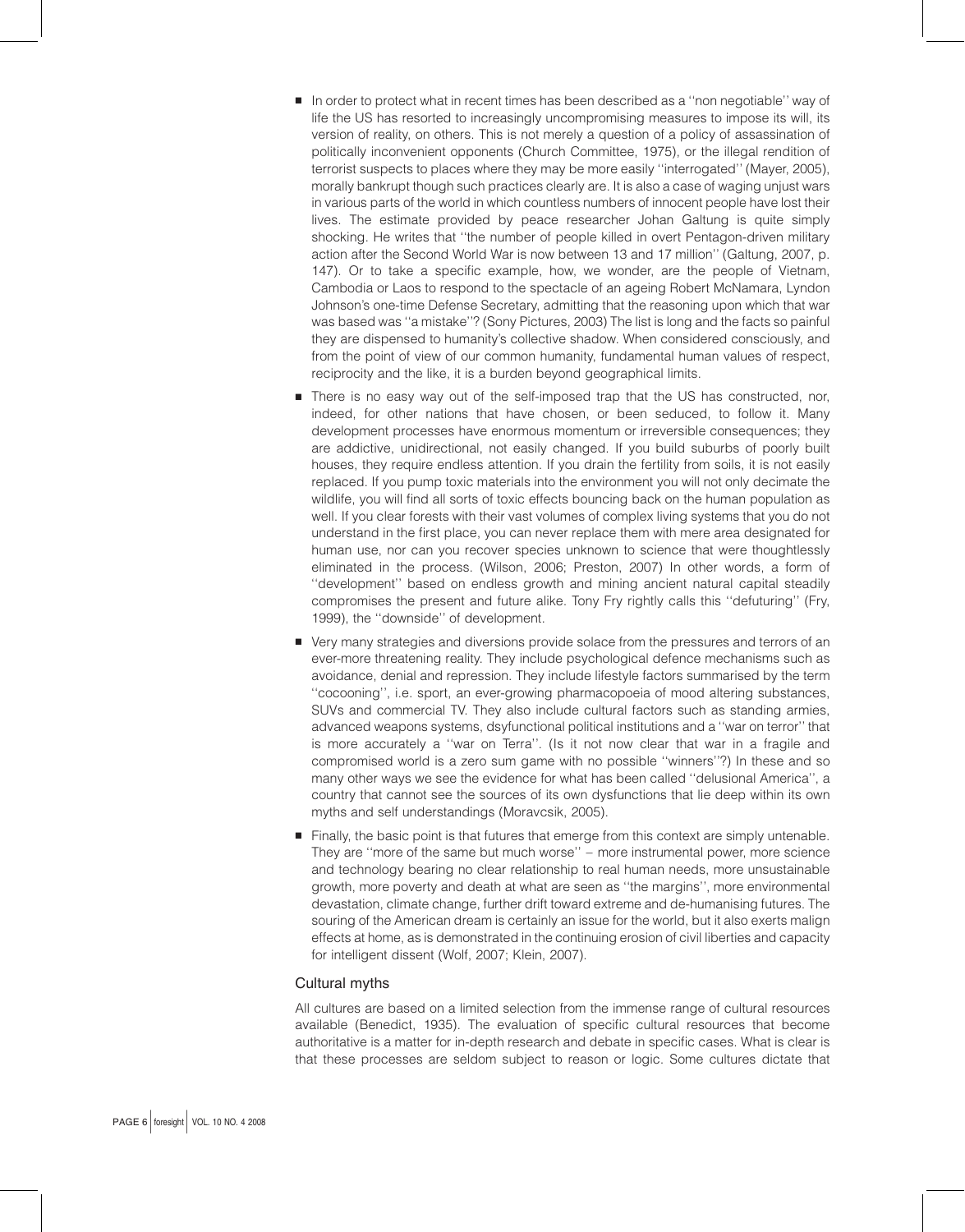women deform their necks, lips, feet or other parts of the body. Some conceal the human form while others go naked. Some cultures see spirits in landforms and wild creatures while others see only ''resources'' and dollar signs. American culture was formed from just such specific sources that included notions of a ''new beginning'', a sense of ''being different'' and an ingrained religiosity that even now takes fairly extreme forms in present day fundamentalism. It generated a distinctive and pervasive set of myths, assumptions, beliefs and practices that came to be as invisible as the air we breathe. They are taken as natural, as ''the way things are'' and thus are seldom, if ever, reflected upon clearly. Nevertheless, they serve to structure daily life, economic activity, government, the media – and futures enquiry – in a range of powerful ways.

It seems likely that most members of all cultures will, on the whole, tend to accept the dictates of their own culture at face value. The social sanctions against questioning or overthrowing any aspect of an inherited culture can be severe. Disturbing questions may come either from exceptional individuals ''within'' who learn to ''think for themselves'' (and thus may be perceived as threats) or from ''without''. It is certainly easier to question cultural assumptions if one stands, lives, operates outside of the culture in question. The ''outsider'' by definition does not share the same commitment to a particular worldview. It follows that a ''fresh look at America'' will emerge from two sources: advanced thinkers and practitioners ''from within'' and clear thinking ones ''from without''. And that is what we find. An example of the former is Seymour Lipset's book ''American Exceptionalism: a Double Edged Sword'', in which he analyses what he calls ''the American Creed'' in terms of: ''liberty, egalitarianism, individualism, populism and laissez-faire.'' Near the end of the book appears this summary. The American Creed:

fosters a high sense of personal responsibility, independent initiative, and voluntarism even as it also encourages self-serving behaviour, atomism and a disregard for communal good. More specifically, its emphasis on individualism threatens traditional forms of community morality, and thus has historically promoted a particularly virulent strain of greedy behaviour. At the same time, it represents a tremendous asset, encouraging the self-reflection necessary for responsible judgement, for fostering the strength of voluntary communal and civic bonds, for principled opposition to wars, and for patriotism (Lipset, 1995, p. 268).

Here we see the two sides of Lipset's, and the US's, real dilemma – a set of cultural resources that have a number of clearly positive elements but also some deeply worrying ones. Lipset's analysis strives to be even-handed, paying tribute to the former and identifying some of the latter. It is fair to say that the book is fairly conservative and fails to engage with the worldwide dysfunctions that have emerged, in part, through a ''disregard for communal good'' and the underlying ''virulent strain of greedy behaviour.'' Indeed, in the years since the book was written, the evidence of widespread disregard and greed has become ever more obvious, especially though a string of high profile corporate scandals (see the following).

By contrast, if we then turn to a later account by outsiders, we find a correspondingly starker and perhaps more cynical picture. Gone is the balance between what is considered desirable and what is not. In ''American Dream: Global Nightmare'' by Zia Sardar and Merrill Wyn Davies we find an uncompromising analysis and forthright critique (Sardar and Davies, 2004). The authors have surveyed the terrain and derived what they call ''the ten laws of American mythology''. In summary, they are as follows:

- 1. Fear is essential (without fear there is no America).
- 2. Escape is the reason for being (America is founded on the premise of escape from oneself: the place to recreate oneself in a more desirable, a truer, idealised form).
- 3. Ignorance is bliss (America is honest about neither its own history nor that of the rest of the world).
- 4. America is the idea of a nation (the icons of nation are sanctified because the nation itself is invested with sacred significance).
- 5. Democratisation of everything is the essence of America (each aspect of life can and should be democratised).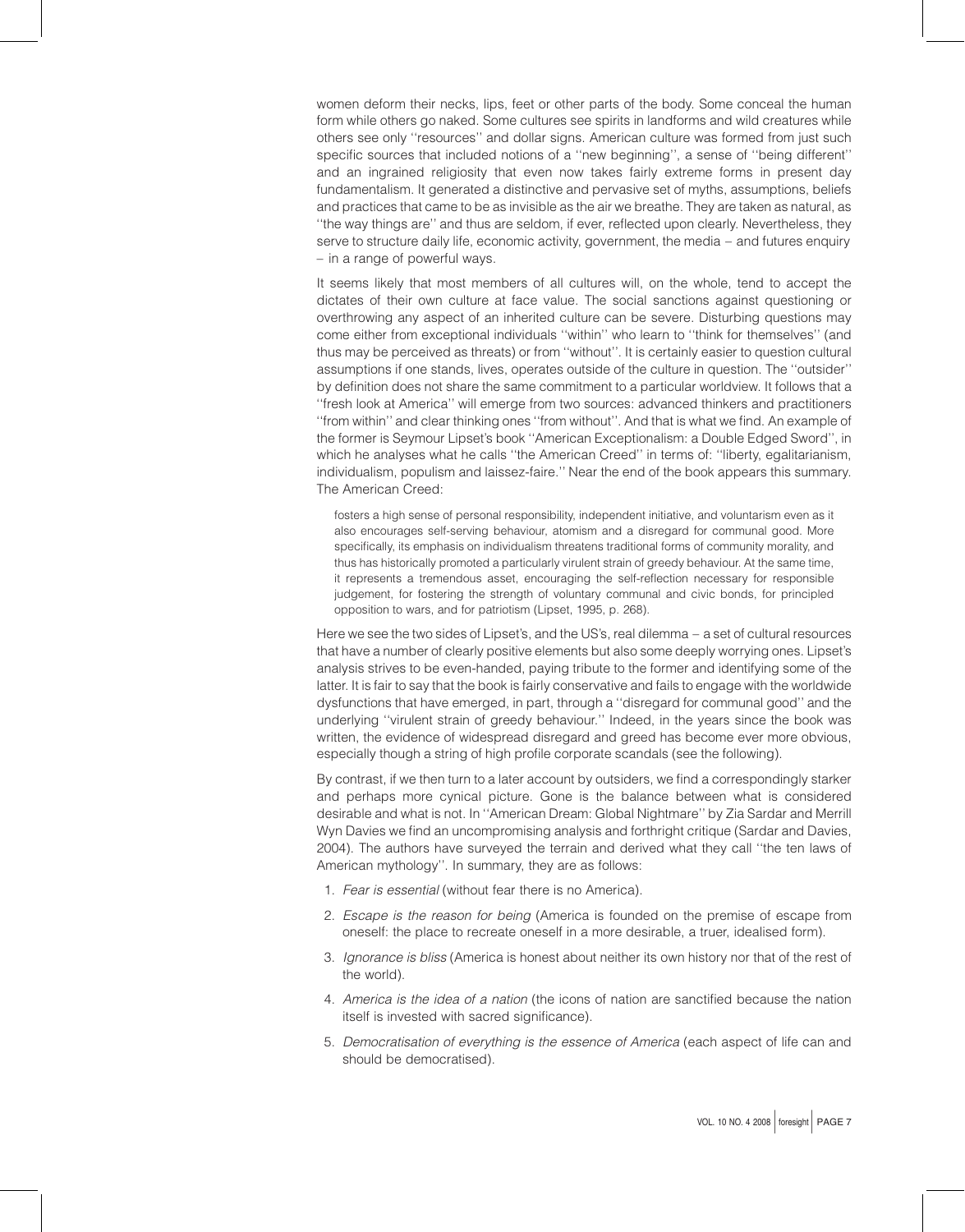- 6. American democracy has the right to be imperial and express itself through empire (far from being the prototype site of opposition to colonies and empires, imperialism and empire are there in America right from its inception).
- 7. Cinema is the engine of empire (the project of America, the notion that America is the idea of nation, was formalised and made manifest in cinema).
- 8. Celebrity is the common currency of empire (the ability of American celebrities to dominate the attention of the entire world is the foundation of an empire built on and for trade and commerce).
- 9. War is a necessity (war has become America's reason to be).
- 10. American tradition and history are universal narratives applicable across all space and time (global hegemony now becomes synonymous with the export of American history and tradition that can be applied and imposed on anyone, anywhere, anytime).

To most Americans, and especially those who count themselves as colleagues and friends, this makes uncomfortable – even confrontational – reading. But defensive responses can also be unhelpful: deny such interpretations, demonise the authors and avoid thinking further. The fact is, however, that where dysfunction and denial run deep then, at some point, uncomfortable issues must be brought to full awareness where they can be dealt with. That said, this particular critique is probably over-stated[2].

This essay assumes the obvious – that many Americans are, to some extent, aware of these issues. Yet it is not clear how many consciously acknowledge the significant blind spots and enormous costs associated with US exceptionalism. As Sardar (2007) puts it in a later piece ''the practical effects of US power on the rest of the world are invisible to ordinary Americans. The all-consuming sounds and symbols of America talking to itself effectively silence the opinions and attitudes of the rest of the world. And that is a serious problem.''

Let us be clear. It is emphatically not the case that these issues and concerns do not apply elsewhere; clearly they apply to varying degrees in many other places. Rather, the point is that the US is the main source, inspiration and driving force. Currently it alone possesses overwhelming instrumental, military, political, trade and cultural power and it has used these to the full. The US exhibits the extremities of modernity more powerfully and profoundly than anywhere else on the planet, and arguably with more widespread effect.

Such exceptionalism goes further. It dictates that the US is not simply another country among equals pursuing common ends. Rather it is in category of one and represents ''a messianic dream of global dimensions; its mission is to be the human future'' (Sardar and Davies, p. 118), hence the title of this essay. Since, as noted, there is every reason to believe that this particular future leads inexorably to global decline, we have little choice but to seek to understand the reasons and possible remedies.

To make real progress individuals and countries alike need to ''look beneath the surface'', acknowledge their delusions, shadow aspects, privileged selves and the like, and then take action to correct or integrate them. Being clear, therefore, about the kind of myths summarised above provides opportunities for self understanding and healing. We need to recognise, moreover, that while myths can play powerful roles in the social order (validating some options, de-legitimising others) they are not always quite what they appear. There are times when ''what is abstracted from history to serve as a sustaining myth can be a lie''. For example, ''the myth of the US as a reluctant superpower, as a nation that 'had greatness thrust upon it' . . . is a partial, self-serving and ultimately self-deluding idea'' (Sardar and Davies, 2004, p. 119).

The facts of history are there to be understood and interpreted. So, for example, it can be suggested that American policies ''reflect a single minded determination to extend and perpetuate American political, economic and cultural hegemony – usually referred to as 'leadership' – on a global scale'' (Sardar and Davies, 2004, p. 210). There is no shortage of evidence of this dynamic at work, with the result that the US now bestrides the globe in every possible arena. But many Americans have enormous difficulty coming to terms with this. As Sardar and Davies, 2004, note: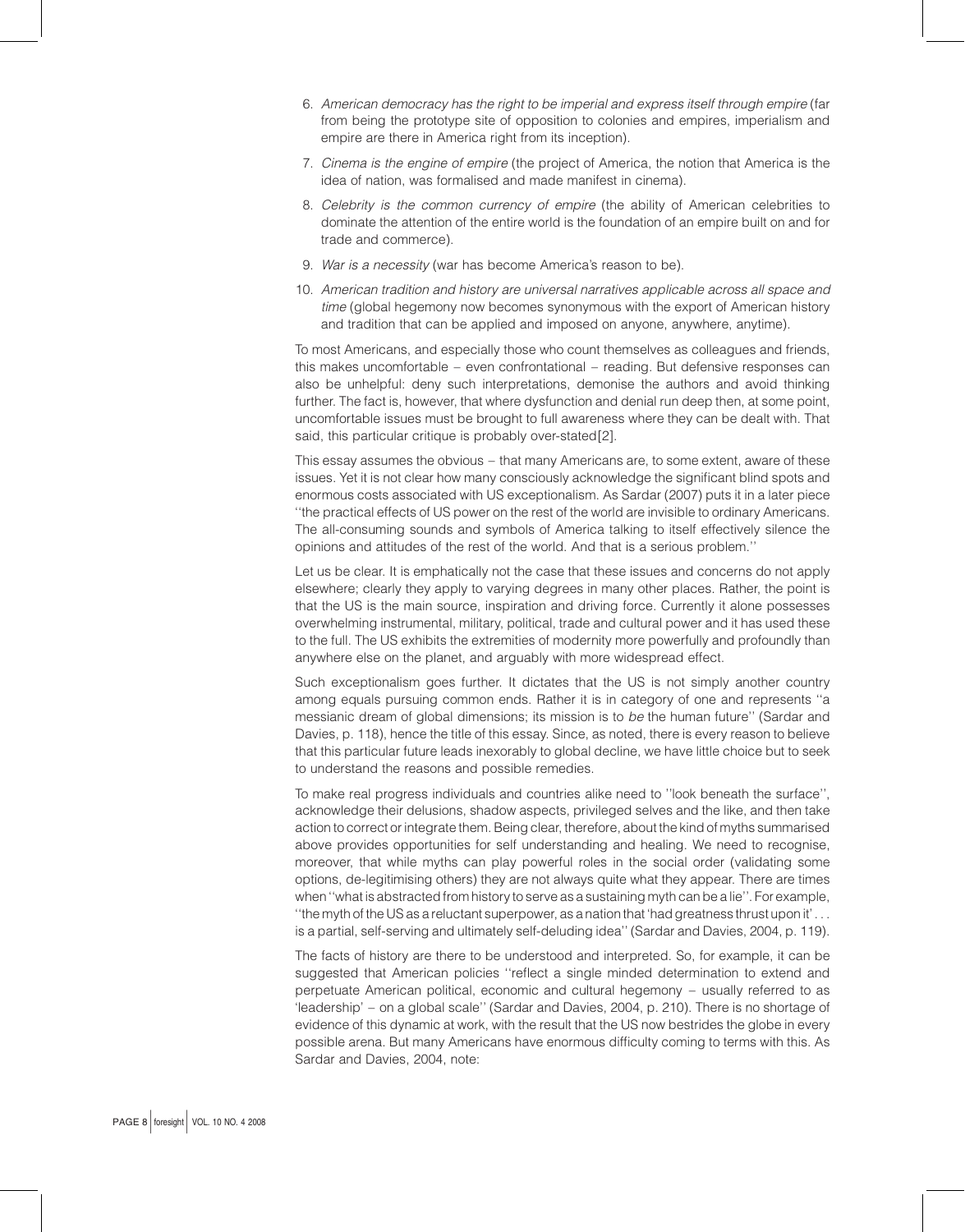At the heart of the American psyche there is a fissure bridged by a preference for disassociation, willingness to look the other way – to look at the big picture of the grand ideals and forget, ignore or merely deny the troubling realities . . . The American Dream is a motif imposed on history as much as it is a product of history . . . Reality ''out there'' exists to be reconfigured, made to conform to legend. But there are times when this approach to reality becomes a discernable lie.

#### They then add:

There is no self-awareness here that the ideals of the Republic are way past their ''sell by'' date – that, at the end of the day, it is American mythology that needs to be replaced with something more life enhancing (Sardar and Davies, 2004, pp. 201-211).

Yet, as noted, to intervene in this process of collective self-deception is no easy task, especially with the ''unreality industries'' in full swing, ever ready and able to divert time, money and attention away from ''the real''. As the authors note:

The ideology of empire is the same ideology that made America. To question American empire is to fundamentally question the American self. The result is, quite simply, that America is never ready for the intrusion of reality. The reality of the American empire exists not within the comfort zone of the American Dream, but as the global nightmare of effects . . . (Furthermore) the costs and consequences of empire can and do make their way to the American homeland (Sardar and Davies, 2004, p. 234).

I will return to this last point in the following. Here, and in summary, it is sufficient to note that the myths that support US exceptionalism do so at enormous cost. What we label as ''exceptionalism'' reflects a widespread failure to understand and deal with the dysfunctions embedded within US culture. It ''prevents Americans at every turn from understanding themselves and their relationship to the world, as much as what kind of a world is out there'' (Sardar and Davies, 2004, p. 59) For all their apparent confidence it is ironic that so few leading futurists working in the US context have, thus far, found it possible to address these issues at all, let alone to do so effectively. So before moving on I will briefly consider how this manifests in American futures work.

## Exceptionalism within American futures studies

It is not difficult to find examples of the working out of these myths within the realm of US FS. Careful attention to well known works by high profile US authors and editors demonstrate how a powerfully US-oriented view of the world prevails. Examples include:

- For the Encyclopedia of the Future most of the entries are written by Americans and most of the ''top 100'' futurists in the world are considered to be American (Kurian and Molitor, 1996).
- **For Jay Ogilvy, a pioneer in the US and a founder member of GBN, the shift "from the** church to the state to the market'' is an unquestioned good (Olgivy, 2002).
- **Decimal Of all other countries, the US has a futures association that claims "world" status, even** though it is nearly 100 percent American.
- For the WFS's journal, The Futurist, what is now termed foresight was invented in the US by Americans. Its wider provenance is ignored (World Future Society, 2004).
- For Future Survey, reviews of American work are plentiful but the editor does not believe in the existence of a ''futures field'' so issues and core materials that deal with discipline building are downplayed or ignored (Slaughter, 2001, Slaughter et al., 2008).

There are plenty of examples of this kind. What needs to be understood is why the task of bringing greater clarity and coherence to US futures work has not been more thoroughly engaged by those with the greatest stake in it: US futurists themselves. It is not as though this is a new problem. Here, for example, is a summary of conclusions reached by Barry Hughes back in 1985. As Davies notes, Hughes's book:

''World Futures: A Critical Analysis of Alternatives'' . . . showed how the worldview of American futurists is deeply ingrained in their theoretical assumptions and the selection and interpretation of their data so that their predictions in fact are little more than a reflection of their prejudices (Davies, 2001)[3].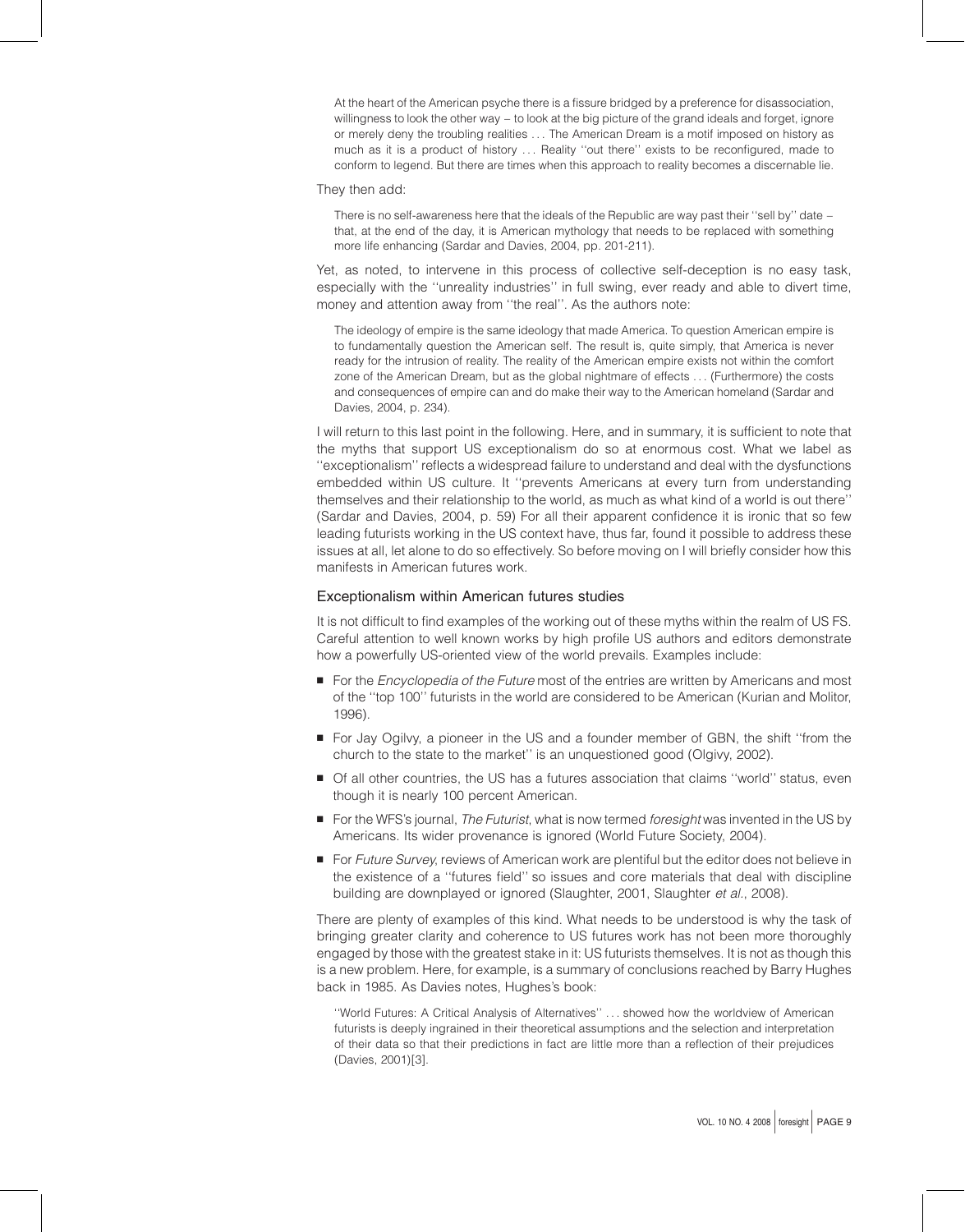The question now is, how can these matters be brought into awareness, openly faced and worked through? It is useful, perhaps, to look at a recent example. In so doing the issue – and responses to it – can be seen more clearly.

Since its inception the Millennium Project has been a paradigmatic example of American exceptionalism, notwithstanding its earlier attempts at legitimation through a problematic association with the United Nations University. While one can only admire the human effort, idealism, planning and skill that went into the external organisation of its global network, its internal assumptions, worldview and self-understanding have always been deficient, thereby inhibiting its capacity to deliver useful results. Here is a passage from the 2004 State of the Future Report. It states that:

The development of genuine democracy requires cultural change, preventing AIDS requires cultural change, sustainable development requires cultural change, ending violence against women requires cultural change and ending ethnic violence requires cultural change.

## The report adds:

The tools of globalisation, such as the internet and global trade, should be used to help cultures adapt in a way that preserves their unique contributions to humanity while improving the human condition (Millennium Project, 2004, p. 2).

While at one level we may want to accept that this should be the case, the weight of evidence suggests that it is not. Is globalisation a tool – or an ideological and political project? Ulrich Beck coined the term ''wild globalisation'' in part to draw attention to many of the overlooked costs. He adds that ''it is not the fact that capitalism produces more and more with less and less labour, but the fact that it blocks any initiative towards a new social contract, which is robbing it of its legitimacy'' (Beck, 2000, p. 63). And the internet? There is much more to it. Geoff Sharpe comments on its ''emergent uncertainty''. He writes that ''proliferating media are naively taken to offer freedom from established constraints while the new constraints of novel forms of life remain as if half hidden as they await exploration and public recognition'' (Sharp, 2007). In other words, globalisation, the Internet and global trade are ambiguous. They ''improve the human condition'' for some while degrading it for others. They are not simply ''tools'' that can be turned to one application or another but vast meta-systems that are intimately connected to dominant definitions and centres of political and economic power. Brief though the above passages are, they fall into a familiar pattern in which a trite diagnosis is read out upon other cultures with little awareness or recognition of the complicity of the US in creating and sustaining global dysfunctions. The term ''cultural change'' is repeated several times but the dynamics of such change, especially with respect to the USA, have yet to be explored in a futures context.

Globalisation, new technology, the internet and, especially, ''global trade'' as it has been promoted and developed by powerful US interests (including the IMF and the World Bank) not only cannot help solve global problems but also in many cases – either by accident or by deliberate strategy – make them worse (Perkins, 2004; Klein, 2007). The same oversights are reflected in an otherwise admirable piece that attempts to take a positive stance on the Middle East. Three well-considered scenarios are offered but the paper is prefaced by the following heading: "a new story is needed for the Middle East" (Glenn and Gordon, 2005). That is clearly the case but what seems to have been overlooked is that a new story is needed for the USA!

Until that new story is in place and the US is transforming from within, it would make a great deal of sense for futures practitioners to take a step or two back and engage with the task of engaging with, if not actually solving, problems that return to source in American dysfunction and power. For example, an essay by Eric Alterman, Professor of English at the City University of New York offers ''a short history of the neoconservatives'' in the US and some implications of their rise to power over several decades. (Alterman, 2005)[4]. The latter part of this story is also covered by Francis Fukuyama in his book ''After the Neocons''. It is a story that intersects in many ways with the concerns of futurists. A glance at the web site of ''The Project for The New American Century'', for instance, offers the following: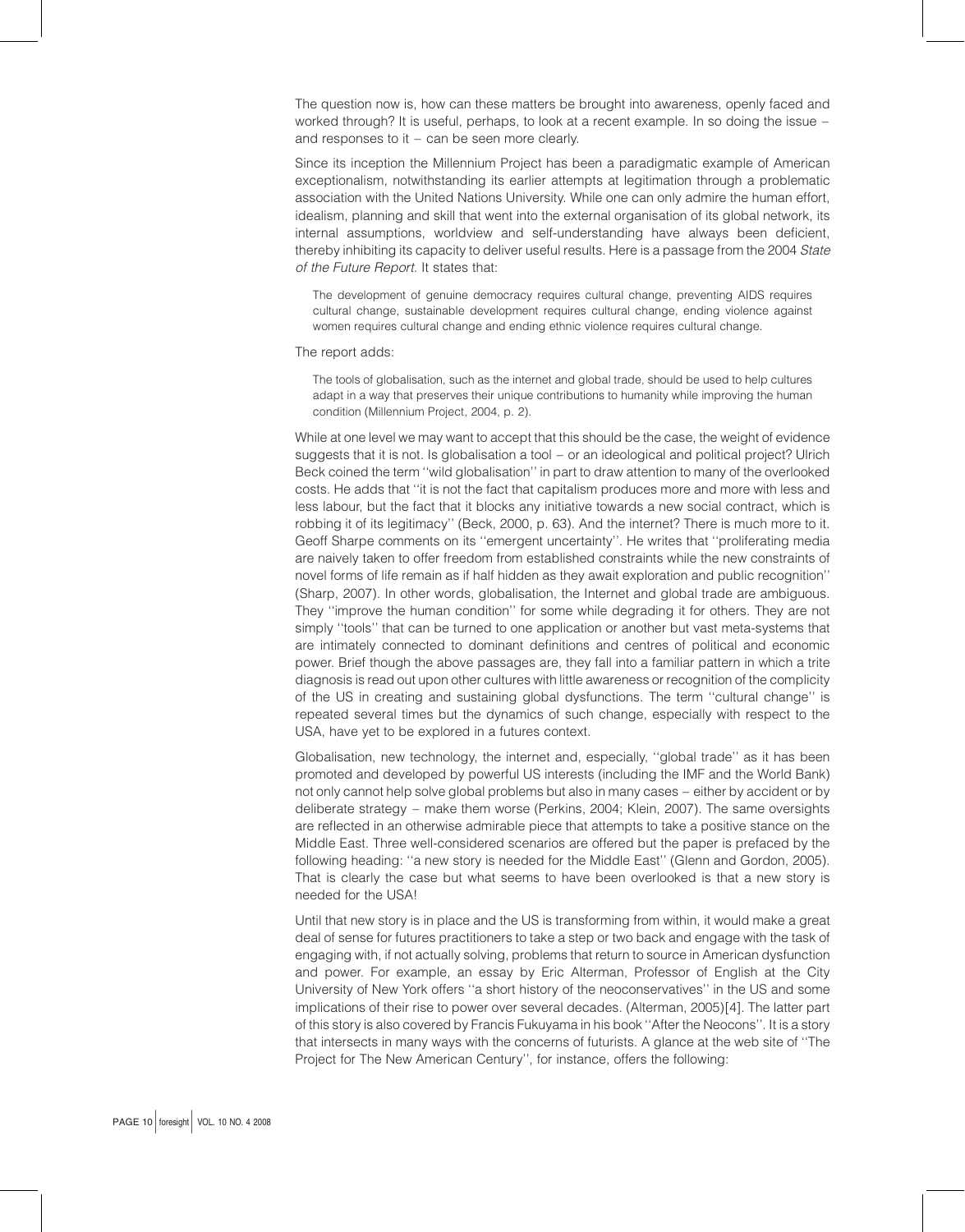If we shirk our responsibilities, we invite challenges to our fundamental interests. The history of the twentieth century should have taught us that it is important to shape circumstances before crises emerge, and to meet threats before they become dire. The history of this century should have taught us to embrace the cause of US leadership (Project for the New American Century, Statement of Principles, June 3, 1997).

With a few notable exceptions it would seem that the US futures community has failed to provide an informed commentary upon, let alone a critique of, these powerful cultural, political and economic forces that operate in its midst. Running through the neo-conservative project, and also much conventional US work, is an unconscious adherence to neo-liberal market ideology. So we now turn to consider what this means.

#### Drawbacks of free market ideology

This is obviously a complex issue so comments here are restricted to a few salient points, as follows:

- **n** market failure is much more widespread than is commonly believed;
- **B** neo-liberal market ideology benefits the US but is damaging to its own long-term interests and that of the rest of the world;
- $\blacksquare$  the modern US corporation is a threat to human survival; and
- $\blacksquare$  the Iraq debacle illustrates the limits of US ideology.

In an admirably concise and clearly written book called ''How to Argue With an Economist'' Lindy Edwards diagnoses what, in Australia, is called 'economic rationalism' (the view that market-led economics provide an appropriate guide to how societies should be organised). She begins by stating that:

Economic rationalism's greatest weapon is not its institutional power. Its longevity is not guaranteed by its role in the government's decision-making process alone. Its greatest source of power is that its practitioners believe in it. (Edwards, 2002, p. 24) (emphasis in original.)

This alerts us to the fact that, in this area, objectivity is nowhere to be found. Rather what is at stake, to a large extent, is intangible, factors not seen with the physical eye in the external world but with what might be called ''an inner eye'' of knowing that permits access to social commitments that, by definition, require depth knowledge of the human and social interiors. It follows that ''the shape of our economy is dictated by the battle for our minds'' (Edwards, 2002, p. 70).

Edwards makes it clear that, in her view, economics per se is not merely a science but also an ideology or, in brief, a way of seeing or knowing. Moreover, like all others of its kind, it is an ideology that actively ''constructs'' the world in some very specific ways. For example, although most educated people recognise that human beings are ''the authors of their societies'', economic rationalists believe otherwise. For them ''social and cultural issues are not on the map . . . of their view of how society works'' (p. 67). Moreover ''economic rationalists . . . are blind to the relationships between people. They ignore the value of having strong communities and good personal relationships'' (p. 79). Furthermore, ''under economic rationalism there is no government to protect the vulnerable. There is no one to curb the power of the major corporations. There is no sense of a community that will come together to manage our collective lives'' (p. 91).

The writer concludes that ''at the heart of the free trade debate is an issue about control and responsibility. It is an issue of whether authorship of society should rest with the market or with our collective efforts to manage ourselves'' (p. 100). Edwards goes on to say that the way to contest this view of the world is to understand it in its own terms, question its fundamentally diminished view of human and social life, contradict its assumptions and identify failures of the market to deliver socially viable results.

Futurists obviously need to respond to these concerns or give up their claims to be saying anything worthwhile about the present or the future. The idea that the market is neutral and gives rise to ''trickle down'' wealth for all is manifestly false. So is the idea that sovereign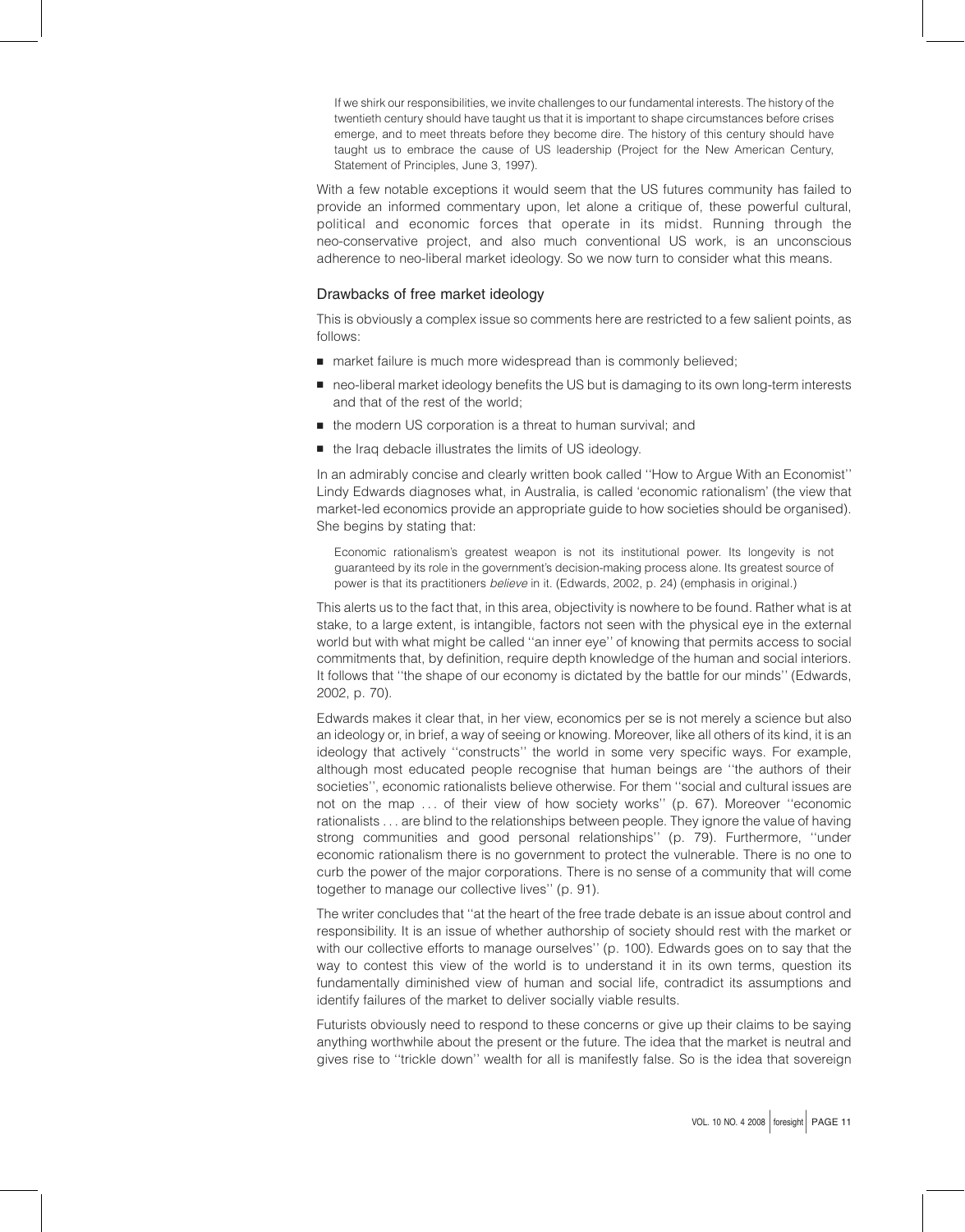states are becoming less relevant and so it is fine for governments to be ''hollowed out'' as they sell off state functions to what, in the US is called ''private enterprise''. In recent years it has become clear that, given the principles upon which the latter tend to operate, this is a recipe for disaster (Klein, 2007).

## Are some corporations psychotic?

Critiques of the ''downside'' of corporate expansionism and power have been accumulating for some time, as has evidence of widespread social unease about trade agendas and international agreements favouring the globalising corporate sector. The defeat of the proposed Multinational Agreement on Investment (MAI) some years ago demonstrated that effective resistance to corporate power is possible. Occasionally, however, a new player appears that manages to capture widely felt perceptions and to express them in clear and helpful ways. Such is the Canadian independent film, ''The Corporation'', and the book of the same name by Joel Bakan. What is impressive about both is that they avoid the shrill over-statement that bedevils much of what might be called the ''literature of dissent''. Moreover, particularly in the film, much of the substance, and all of the examples, are drawn from the corporations themselves.

Bakan uses the device of ''personality profiling'' to assess the health or otherwise of the corporation and argues that it must be considered psychotic. Anita Roddick (2004), helps to explain this. She is quoted as saying that ''the language of business is not the language of the soul or the language of humanity'' . . . ''it's a language of indifference; it's a language of separation, of secrecy, of hierarchy.'' She adds, ''it's fashioning a schizophrenia in most of us'' and it is the latter that ''saves them from becoming psychopaths'' (Bakan, 2004, p. 16). Bakan comments that ''the corporation itself may not so easily escape the psychopath diagnosis, however. Unlike the human beings who inhabit it, the corporation is singularly self-interested and unable to feel genuine concern for others in any context'' (Bakan, 2004 p. 60) (emphasis in original). Later he offers the following summary:

As a psychopathic creature, the corporation can neither recognise nor act upon moral reasons to refrain from harming others. Nothing in its legal makeup limits what it can do to others in pursuit of its selfish ends, and it is compelled to cause harm when the benefits of doing so outweigh the costs. Only pragmatic concern for its own interest and the laws of the land constrain the corporation's predatory instincts, and often that is not enough to stop it from destroying lives, damaging communities, and endangering the planet as a whole (Bakan, 2004, p. 109).

If this is, in fact, the case, then as futurists we need to ask ourselves some difficult questions. The futures field exists because many people realised that the future had become problematic, that human beings had to begin to take some responsibility for the course of events, that social foresight is one way of bringing historical dilemmas into full awareness such that they can be consciously engaged. This being so, then placing futures expertise at the services of unreformed corporations appears regressive and unhelpful. One response is to point toward moves to adopt the ''triple bottom line'' (provided by financial, social and environmental indicators) and also moves to promote ''corporate responsibility''. Is this an illusion? And is Bakan right when he claims that "corporate responsibility is an oxymoron . . . as is the related notion that corporations can, like their government counterparts, be relied upon to promote the public interest. Corporations have only one duty: to promote their own and their owner's interests'' (Bakan, 2004, p. 134)? I tend to think that this analysis captures a great deal of corporate activity. Yet we must also acknowledge that there are exceptions, of which Motorola may be one (Moorthy, 1998) and the Interface carpet company, led by CEO Ray Anderson another.

It is inevitably the case that the ''normalising'' and ''naturalising'' tendencies of living in the US make it harder to see the full impacts of market-led economics and the rise of corporatism than elsewhere. Certainly, viewed from the ''outside'', the domination of mass media by commercial interests does seem pathological. How is it that vast tracts of pubic space have become dominated by commercial messages? Who gave permission for this to occur? It is not merely that adults are targeted by endless commercial messages that stimulate ''me-ness'', waste, empty consumption, obesity and meaninglessness. What is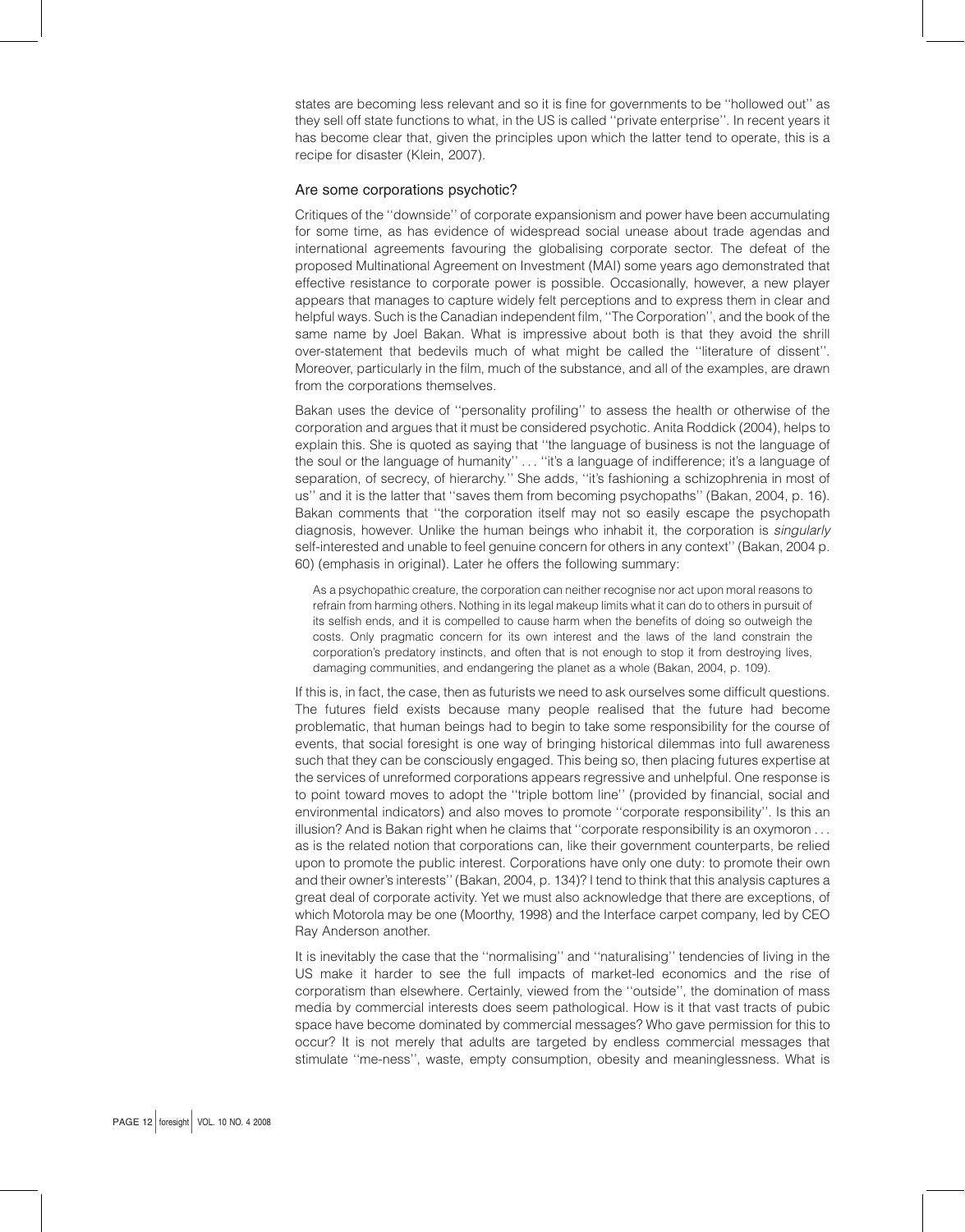particularly startling is the way that childhood has been sliced up into significant ''demographics'' and ever more finely graduated market segments. Somewhere in the resulting mess childhood, as a meaningful human category and stage of development, has been compromised and for some even lost. The long-term implications are profound. As Bakan notes, ''as the corporation comes to dominate society – through, among other things, privatisation and commercialisation - its ideal conception of human nature inevitably becomes dominant too. And that is a frightening prospect'' (Bakan, 2004 p. 138). Moreover it is not difficult to see where this leads: ''in a world where anything or anyone can be owned, manipulated, and exploited for profit, everything and everyone will eventually be'' (Bakan, 2004, p. 139). In other words, these are the grounds, the cultural sources, of dystopian ''overshoot and collapse'' futures that futurists and SF writers have known about for many decades. As depicted in highly dramatised forms in films such as ''The Matrix'' trilogy, it is a technically over-determined world in which the human species loses its humanity and its grip, falling back into an entropic trap of its own making. This is as far from 'sustainability' as one can get. And yet it appears to be a direct consequence of the official ideology of some of the world's most powerful organisations. Those who call themselves ''transhumanists'' consider that going to such extremities may even be a good thing!

Within FS ''technology'' is often portrayed as a ''key driver'' in its own right. It would, in fact, be more accurate to say that the current emphasis on ''technology'' is emergent from a social order in which trans-national corporations pursue their own very specific and limited interests in competitive positioning, the ''killer app'' and shareholder value with surprisingly little thought for the current impacts on the wider world or the kinds of futures implied. Why have we collectively reached such a dangerous stage in human history? What happened to make it so? Bakan offers the following explanation:

Over the course of the twentieth century the world stumbled, haltingly and unevenly, toward greater democracy and humanity . . . Social programs and economic regulations . . . were created as a part of a broad mid-century movement by western governments to protect their citizens from neglect by the market and from exploitation by corporations. Beginning in the latter part of the century, however, governments began to retreat. Under pressure from corporate lobbies and economic globalisation, they embraced policies informed by neo-liberalism. Deregulation freed corporations from legal constraints, and privatisation empowered them to govern areas of society from which they had previously been excluded. By the end of the century, the corporation had become the world's dominant institution (Bakan, 2004, p. 139).

Yet, as Bakan acknowledges, ''history humbles dominant institutions''. There are ways to reign in this ''remarkably efficient wealth-creating machine . . . (that) is now out of control'' (Bakan, 2004, p. 159). Suggestions set out (in greater detail) in the book include:

- $\blacksquare$  improving the regulatory system;
- $\blacksquare$  strengthening political democracy; and
- $\blacksquare$  creating a robust public sphere.

In a rationale very reminiscent to that articulated by futurists around the world, the author reminds us that ''corporations are our creations. They have no lives, no powers, and no capacities beyond what we, through our governments, give them'' (Bakan, 2004, p. 161-164). Here we again come face to face with an issue that earlier arose in the context of critical FS: the need to understand and actively deal with issues of social legitimation, power and embedded interests. Any adequate approach to FS must bring these elements fully into the picture.

## Economics of exploitation

In this view, the need to "reinvent the corporation" is an urgent task. In its current form it is a social innovation that is incomplete, out of control and unsustainable. This is part of a much larger issue: the need to reform the current model of economics and, especially, to redress US domination of the world trading system. Here is a sample of some widely quoted, but often overlooked, facts extending back over a 40 year period: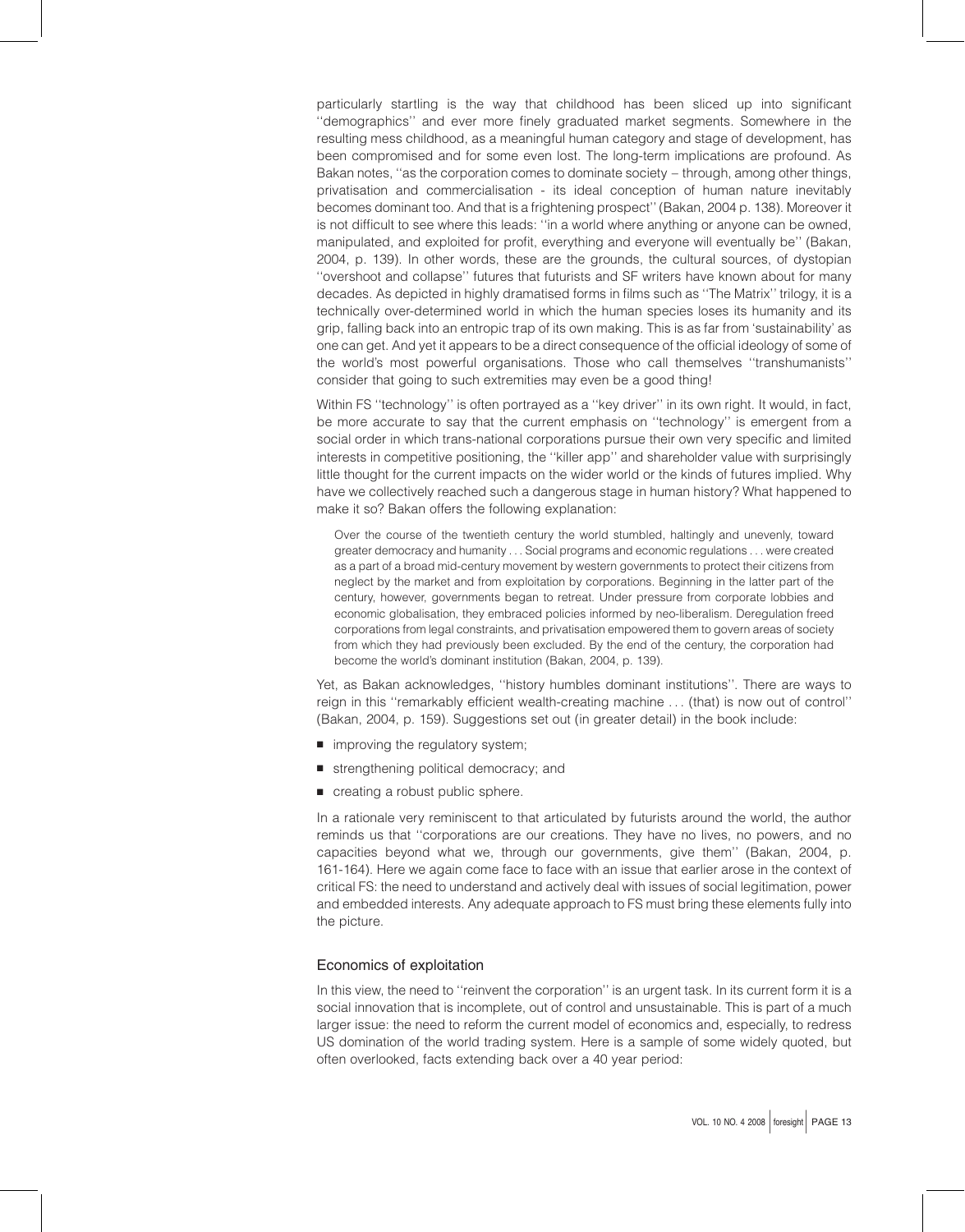- <sup>B</sup> In 1968 Americans were said to constitute 5 percent of the world's population but consumed 24 percent of the world's energy. At that time, and on average, one American consumed as much energy as two Japanese, six Mexicans, 13 Chinese, 31 Indians, 128 Bangladeshis, 307 Tanzanians, or 370 Ethiopians (Ehrlich, 1968).
- In 1998, and while millions of people around the world starved to death, Americans, it was claimed, spent \$30 billion a year on diet programs. One-third of the US population at that time was said to be significantly overweight. They owned roughly one-third of the world's automobiles, drove about as many miles as the rest of the world combined, and were far and away the largest per capita producers of carbon dioxide (Bill, 1998).
- A 1999 Almanac edition of the Defense Logistic Agency's news magazine Dimensions stated that the DESC ''purchases more light refined petroleum product than any other single organization or country in the world. With a \$3.5 billion annual budget, DESC procures nearly 100 million barrels of petroleum products each year. That's enough fuel for 1,000 cars to drive around the world 4,620 times'' (Karbuz, 1996).
- In 2001 the US is said to have produced 22 percent of world's total industrial carbon dioxide emissions (Mindfully.org, 2001).
- <sup>B</sup> A 2004 survey of ''cultural imperialism'' occasioned by the rise of the US-dominated internet found that at that time the numbers of internet hosts (in millions) were as follows: the USA 115.3; Japan 9.2; The Netherlands 3.1; Canada 2.9 and the UK 2.8. These figures suggested that 'globalisation' was highly skewed, being driven in part by technical and linguistic power. The researcher commented that ''web sites created in the US dominate the information flow in cyberspace. A vast difference between America and Japan, by more than ten times, shows how US content has become the majority on the internet'' (Wyanto, 2004).
- <sup>B</sup> In 2006, and according to an American Forces Information Service News Article, the US military was using between 10 and 11 million barrels of fuel each month to sustain operations in Afghanistan, Iraq and elsewhere. This amounts to 330,000-360,000 barrel per day and is more than double the amount of oil used in the Gulf war (Karbuz, 1996).
- **In 2007, the US Government budget statistics showed that spending on defense was** about 20 times that spent on international affairs – \$552.5 billion on the former and only \$28.5 billion on the latter (US Government, 2009).

Some of these figures will obviously have changed over time but the overall pattern is well established and clear. The US way of life, as currently constituted, involves the consumption of a disproportionate amount of the world's resources. This, in turn, distorts the world trading system, concentrates wealth, creates tension and further exacerbates poverty. George Monbiot is a well-known critic of the current economic system who draws widely on such sources and is a persuasive voice arguing for a more just and equitable world order. Currently, he writes, there is ''one rule for the rich and another for the poor''. In today's world he suggests that:

the US reaps three significant subsidies from poorer nations. The first arises from the fact that dollar reserves must be invested in assets in the United States, which boosts US capital accounts. The second is that poorer nations must pay around eighteen per cent interest on the dollars they borrow, yet they lend them back to the US at 3 per cent. The third is that a government issuing currency obtains what is known as *seignorage:* the difference between the value of that currency and the cost of producing it. Not only are the IMF and the World Bank helping to destroy the economies of weaker nations, but they are also helping to sustain the economic dominance, and therefore the political hegemony, of the USA (Monbiot, 2004, p. 155).

It's important to note that this is not simply a problem created by the US but, rather, one that it inherited from the earlier colonial period. It is indeed "a story as old as empire" (Hiatt, 2007). Monbiot writes that ''the wealth or poverty of peoples will remain affected by the strength or weakness of their national economies. This, in turn, will be affected by the relationship between them''. He then adds that: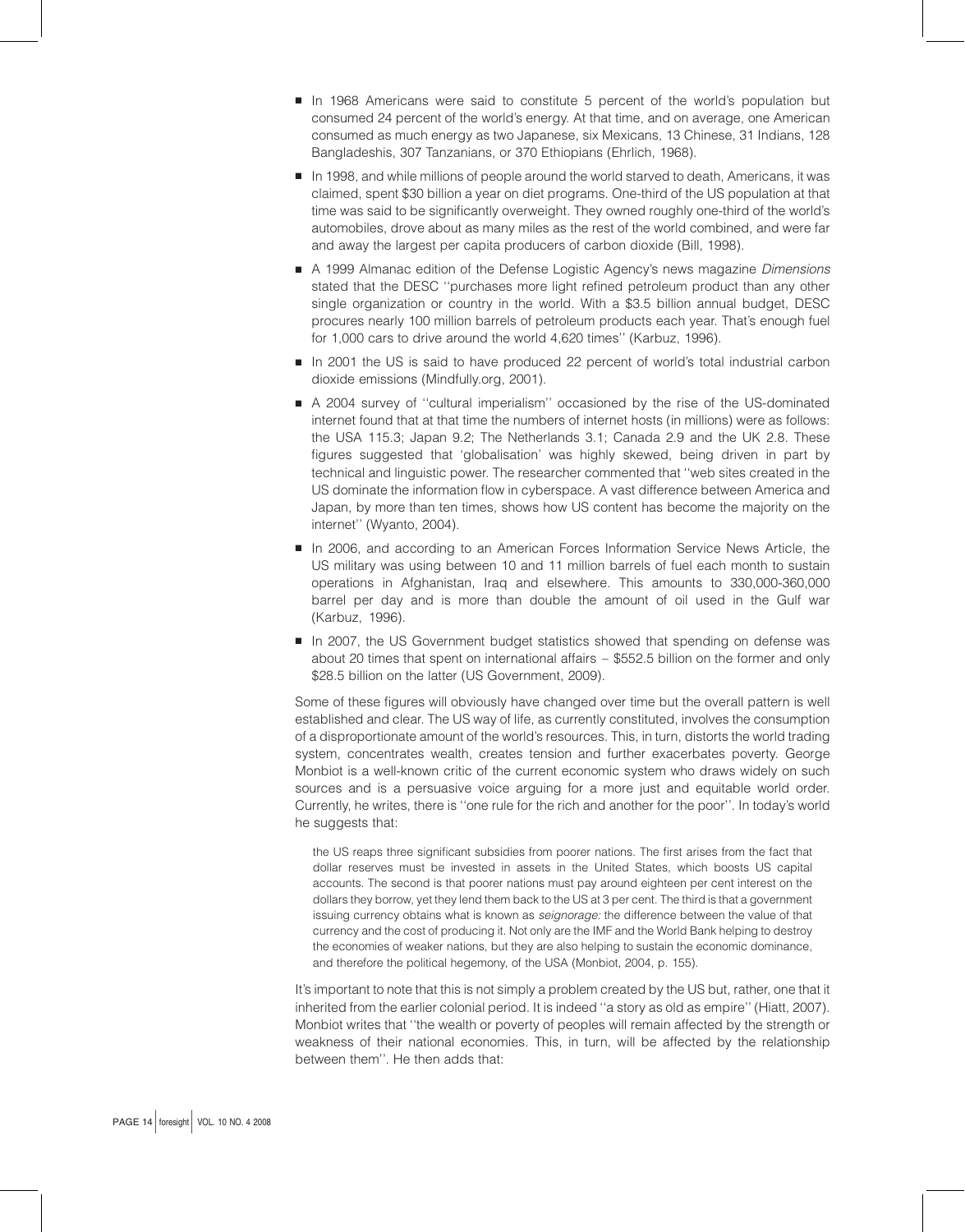For the past 500 years, this relationship has been, essentially, predatory. The countries, which, as a result of various historical accidents, were among the first to establish the international networks on which the current trading system was built, fashioned them to ensure that wealth flowed from their weaker trading partners into their own economies. By and large, this pattern has persisted, surviving both the transition from informal coercion to formal colonialism, and from colonialism back to informal coercion (a state of affairs generally described as ''independence'') (Monbiot, 2004, p. 139-140).

Monbiot traces the current domination of the world trading system back to the Bretton Woods agreement convened after World War Two. Here the US was able to broker an arrangement that helped embed its power and pre-eminent status. The US had ''won and engineered a perfect formula for both continued US economic dominance and the permanent indebtedness of the poor nations'' (Monbiot, 2004, p. 168). And 60 years later:

The case for an International Clearing Union, or a body built on similar principles, appears stronger than ever. The predictions made by Keynes and other prominent economists have come true, and the evidence that the IMF and the World Bank are not working confronts anyone who is not deliberately disregarding it (Monbiot, 2004, p. 169).

With this in mind it becomes increasingly clear why futurists need a far clearer grasp of the underlying sources of social and economic dysfunctions. They cannot be grasped without venturing into areas that have been widely ignored. Futurists need to recognise the need for critique and its essential role in helping us ''probe beneath the surface'' of conventional understanding. Wars have been (and currently are being) fought in the name of democracy. Yet:

When a confederacy of exalted thieves in Wall Street, Tokyo and the City of London, whose interests are precisely opposed to those of the people of the nations they plunder, can tell those nations what their economic policies will be, democracy is reduced to a dress code. (And yet) the gift that Keynes offered us . . . is a world in which the poor nations are neither condemned to do as the rich nations say, nor condemned to stay poor (Monbiot, 2004, p. 171).

One reason for this is the promise of an International Clearing Union to bring greater order and equity to the current system. Another is that ''the financial system is built on a fantasy: that the debts on which it has constructed its wealth will one day be redeemed'', but this seems increasingly unlikely (p. 176). The conclusion? Reforming the global financial and economic system is in the long-term interest of all. The current obsession with neo-liberalism, ''free market'' ideology, the continued obsessive and narrow pursuit of US interests, are, in the long run, against everyone's best interest.

Like others before him Monbiot suggests that:

The world possesses sufficient resources, if carefully managed and properly distributed, to meet the needs of all of its people, possibly for as long as the species persists. It is only because they are badly managed and poorly distributed that so many human beings are deprived of the means of survival (Monbiot, 2004, p. 181).

So here is the nub of the issue. In my view the US has sponsored a growth-addicted system that is responsible both for the rapid and unnecessary degradation of natural resources and also for the poverty and suffering of untold numbers of human beings. Work such as Augar's ''The Greed Merchants'' and Hiatt's ''A Game as Old as Empire'' (Augar, 2005; Hiatt, 2007) provide much of the detail behind a summary statement of this kind. Were this otherwise, current forms of Islamic extremism and other related conflicts that now divert world attention would never have emerged.

## Market failures

In ''How to Argue With an Economist'', Libby Edwards suggests that an effective way to get one's point across is to use the kind of language that economic rationalists understand. So to speak of environmental deterioration or species extinction is generally ineffective in this context. It makes more sense to speak of market failures.

Not long ago my wife and I spent a week on a tropical island in the presence of a number of species of wild birds. Their innocence, beauty and gracefulness were breathtaking. At the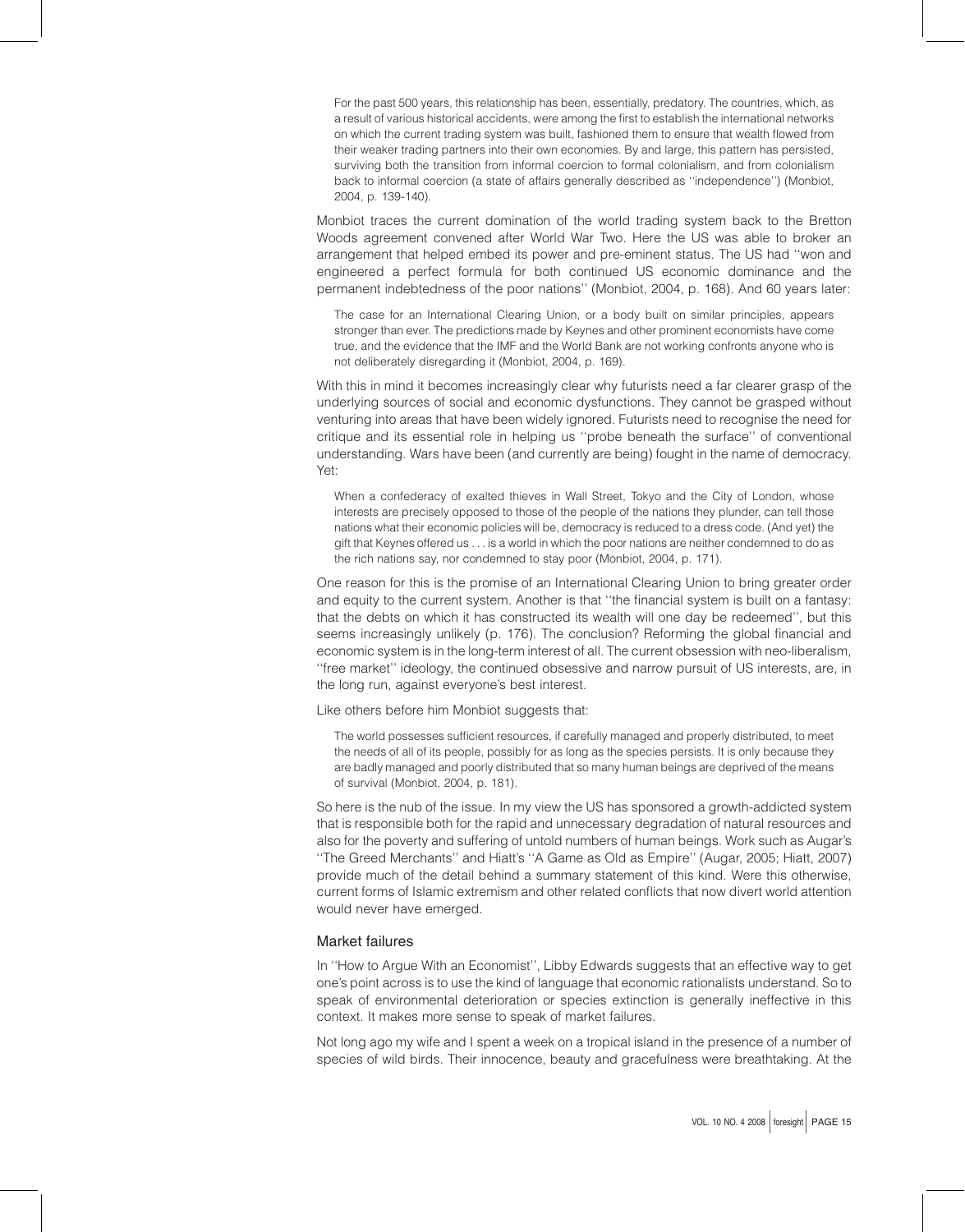same time I realised that we were witnessing what might be considered an anachronism or, at least, a form of reality that had existed for millennia, long before markets were invented, but now universally threatened. The market, as it exists today, is not only ignorant of, but also parasitic upon, this ancient natural world and has literally no idea of what it may signify. Yet, as someone put it, ''the economy is a wholly owned subsidiary of the ecology.'' Now economists, financiers and corporate high flyers may find it easy to block out this reality. But the comparison reminded me of a film I had seen many years ago called ''On the Edge of the Forest.'' It was narrated by E.F. Schumacher, author of ''Small is Beautiful'' and other works that challenged economic orthodoxy (Schumacher, 1974). On one side of the narrator stood an intact forest that provided a wide range of ''services'' (such as flood control and species habitat) but, as it stood, literally, had no obvious economic value. On the other side was a clear-felled area where no trees remained, but the latter had acquired a market value through the sale price of the wood. It was a dramatic demonstration of the way a portion of the biotic world had been eliminated in order to sustain the human economy.

Edwards discusses three levels at which market failure can occur, as follows:

- 1. social sources of market failure  $-$  e.g. when people don't behave like the models;
- 2. traditional market failure e.g. when people do act like the models, but circumstances distort the market; and
- 3. dynamic versus static sources of growth  $-$  e.g. when real life acts like a perfect democracy in the short term, but gets it wrong in the longer term (Edwards, 2002, p. 123).

In the first instance, market failure can occur when particular groups obtain market power and gain wealth and power at the cost of others. This clearly applies to the global system as well as within countries. Another source of failure is when economic activities actively damage social and/or environmental systems. Traditional market failure (i.e. that recognised most easily by economists) is recognised in relation to the following list:

- $\blacksquare$  monopoly when there is only one business in the market and a lack of competition;
- $\blacksquare$  externalities when the product inflicts costs or benefits on the wider community that are not included in the market price;
- $\Box$  public goods items that can only be provided collectively; and
- $\blacksquare$  information failure when lack of information stops people from behaving in their own best interests (Edwards, 2002, p. 119-120).

What the previous list demonstrates is that there are multiple cases of market failure all around us, many of them so commonplace that it can be difficult to spot them. For example, Bakan referred to corporations as ''externalising machines'' that actively seek to defer as many of the costs of production as possible onto society and the environment (Bakan, 2004, p. 60-84). Another example is the way the economic theory asserts the value of ''perfect information'' such that the consumer can make ''rational'' choices. But what else is the entire marketing and advertising industry but a blatant and powerfully institutionalised attempt to replace information with images that, in most cases, are exaggerated, misleading and at times false?

So when futurists of the stature of Jay Ogilvy talk about the ability of the market to enable millions of decisions ''automatically'' and thus substitute for government regulation, it seems to me that the ''unreality industry'' has taken up residence inside the futures field (Olgivy, 2002). Markets obviously have a role in human affairs but, like many of the corporations now over-confidently striding the world, they need to be regulated and controlled so that they in fact, not merely in theory, operate according to values that are both long term and viable. Currently this is not the case and no amount of propagandising will make it so.

I want to finish this section with an example of ''market failure'' that goes right to the heart of this discussion. It derives from a book by Tony Juniper that tells the story of a rare species of bird, the Spix's Macaw (Juniper, 2003). It is a species that had flourished unhindered for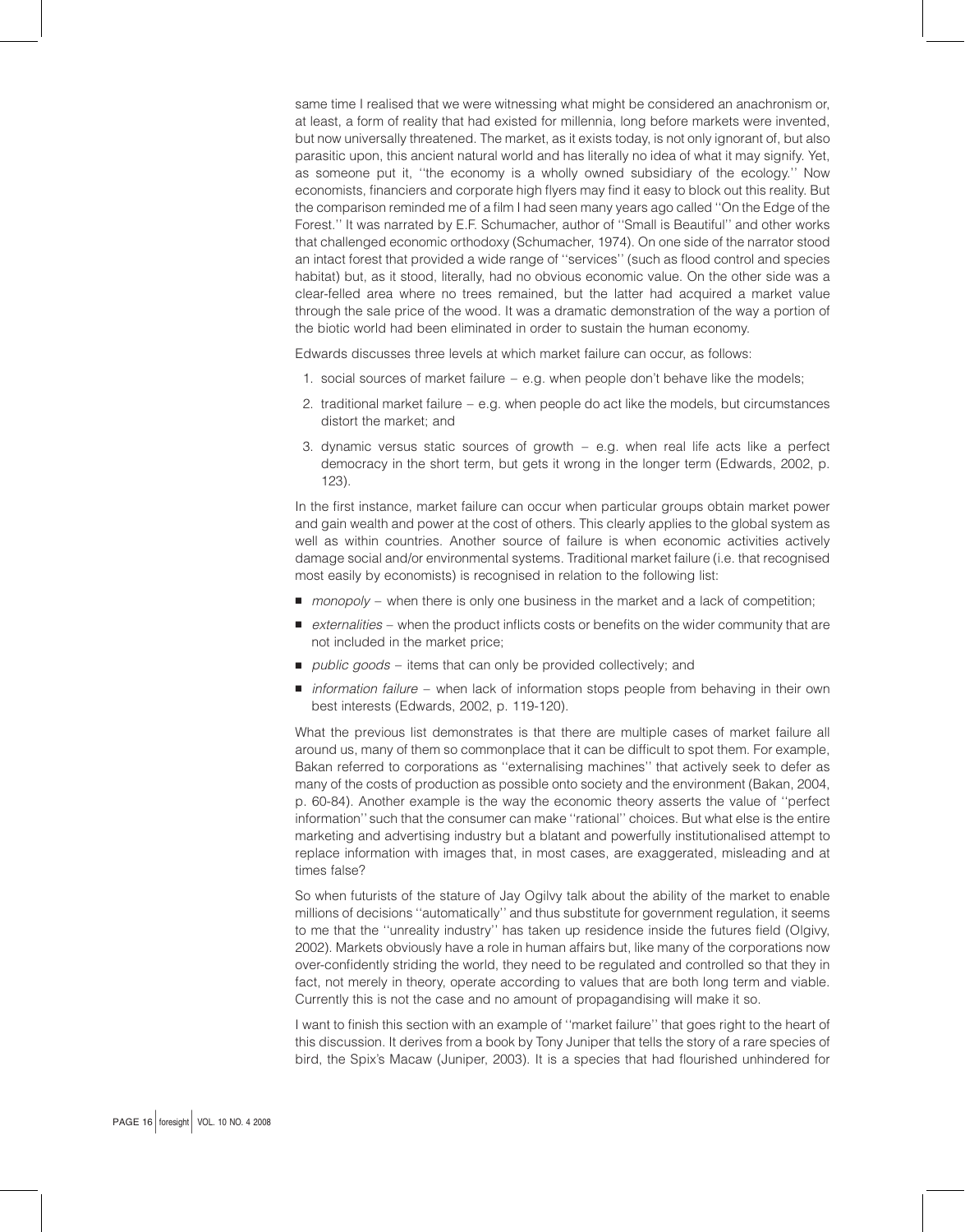centuries but, when a first specimen was collected in 1819, its fate was sealed. Juniper's book takes us through what happened. First, the bird's habitat had been reduced by the growing human population of Brazil. But when collectors became aware of this ''rare bird''so it was accorded an economic value – a value so great as to make it very attractive for local people to trap and sell them to overseas collectors. What happened next is also interesting. As this market in the Macaw became established, the demand vastly exceeded the supply, driving prices up to astronomical levels. From an economic point of view this reflects the ''normal'' operation of the price mechanism, indicating the ability of markets to adjust supply and demand ''automatically''. In this case, however, the birds became valued not for what they actually were (i.e. their role within an ecosystem, a part of nature to be respected) but for their symbolic importance as rare items of symbolic value. As a result the birds were rendered finally extinct in the wild and now linger on only as a scattered remnant population in captivity. This is Jupiter's summation. He writes:

To blame all of the ills of the Spix's Macaw on the few people who happen to own the last ones would . . . be too easy. Returning the Spix's Macaws to the wild will depend on the wild still being there. It is now quite clear that if there is going to be a long-term resolution between the needs of endangered species and the world's fast-growing population, then the rest of us must appreciate our own contribution to the final ravaging of this planet's natural resources that is now taking place. Cheap petrol, meat, metals, paper, wood, sugar, coffee and the rest of the seemingly endless flow of commodities that those of us lucky enough to live in developed countries use and waste with such abandon come at an ecological cost rarely reflected in the prices we pay. Footing the bill for our growing demands are the earth's last remote ecosystems and most beautiful species. There can be a different way, but we are very far from embarking on it (Juniper, 2003, p. 273).

Thus markets are not merely fallible. If left to themselves they look set to destroy the very resources upon which they feed and the societies they are supposed to serve. Perhaps their conclusive and final defect is that they are inspired by ''past perceptions of problems and needs''; they operate very much in the ''here and now'' and are utterly lacking in the very qualities of providence, care, prudence and foresight that the world so plainly needs.

## Missing links

Thus far this discussion has touched on a range of concerns including US cultural myths, free market ideology, psychotic corporations, exploitive economics and market failures. What remains to be explained is how these elements fit together, how they cohere to create and maintain a global hegemony that benefits a tiny minority but threatens everyone else. A full account would obviously take more space than is available here. So this discussion is necessarily compressed.

As noted, one of the most valuable features of US society, and other democracies, is a widespread belief in openness and the right to one's own opinion. Used rightly, and assuming it is not overwhelmed by more powerful forces, free speech can be seen as offering a vital corrective, a feedback process though which concerned citizens can, as the phrase goes, ''speak truth to power.'' Two individuals who have taken a strong public stance against unrestrained corporate and political power are John Perkins and Naomi Kline. Perkins' book ''Confessions of an Economic Hit Man'' provides one of the clearest accounts yet written of how US economic and political hegemony was planned, created and sustained over recent decades. Part of Perkins ''job description'' for a leading US firm was:

to encourage world leaders to become part of a vast network that promotes US commercial interests. In the end, those leaders become ensnared in a web of debt that ensures their loyalty. We can draw on them whenever we desire to satisfy our political, economic or military needs (Perkins, 2004, p. xi).

After working for many years in this environment Perkins slowly realised that he was part of a vast global deception. It was not, he is clear, merely a conspiracy, for that would have been more easily challenged. Rather, in his view, it was something far more dangerous – a view of the world founded on untenable assumptions, chief of which was the view that ''all economic growth benefits humankind and that the greater the growth, the more widespread the benefits'' (p. xi). Yet the truth was very different: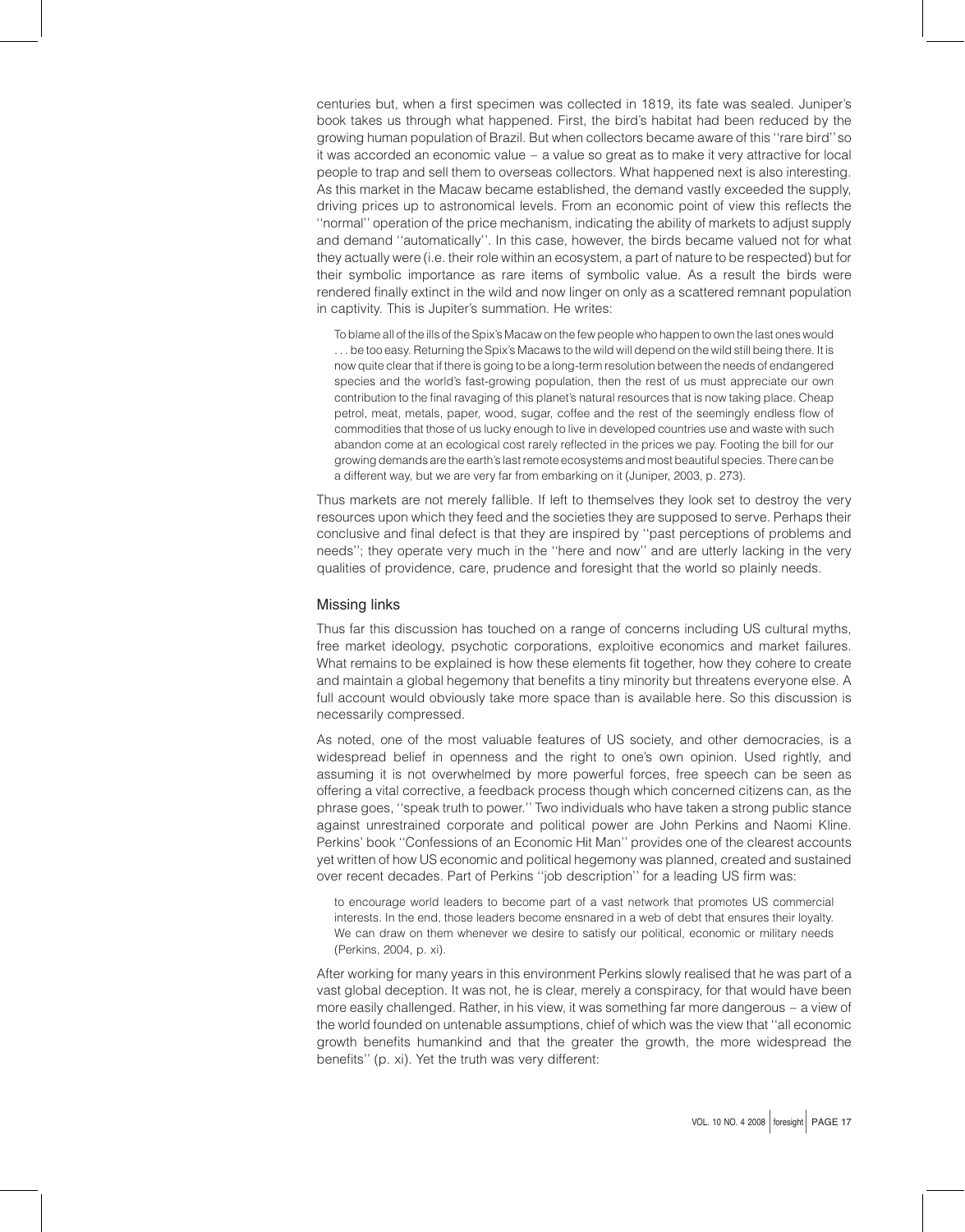In their drive to advance the global empire, corporations, banks and governments (collectively the *corporatocracy*) use their financial and political muscle to ensure that our schools, businesses and media support both the fallacious concept and its corollary. They have brought us to a point where our global culture is a monstrous machine that requires exponentially increasing amounts of fuel and maintenance, so much so that in the end it will have consumed everything in sight and will be left with no choice but to devour itself (p. 50).

The ''corporatocracy'' he is writing about is comprised of just the elements discussed above. It is a close-knit fraternity of powerful people who inhabit high positions in the kinds of organisations noted, who move around the world at will, consider themselves equal to, or above, kings, presidents and, indeed, the rest of humanity. Yet the roots of their confidence and power lie in assumptions, associations and beliefs that are seldom or never brought into the light of day or questioned. The case of Saudi Arabia is instructive. Here Perkins' notes the two key objectives that drove his work and that of others: ''maximising payouts to US firms and making Saudi Arabia increasingly dependent upon the United States.'' He adds:

it did not take long to realise how closely the two went together; almost all the newly developed projects would require continual upgrading and servicing, and they were so highly technical as to ensure that the companies that originally developed them would have to maintain and modernise them ... US engineers and contractors would profit handsomely for decades to come (p. 87).

Ironically, it was the widespread transformation of Saudi society in pursuit of the US' own strategic interests that became one of the sources of the terrorist backlash. In case after case in many different countries, Perkins outlines the approach dictated by his employers. The latter relied on him to produce inflated energy demand forecasts that were used to justify apparently generous loans from the IMF and/or the World Bank (both of which are Washington-based institutions). Then, as infrastructure projects were developed, local elites became rich but other long-term problems arose. The latter included widespread impoverishment, social unrest, environmental decline and growing levels of debt. The cynicism and complete lack of empathy reflected in these strategies were also noted by Lipset and they strongly support the accusation that US capitalism, in this form, is dysfunctional in the extreme.

Perkins discovered how those caught up in this system were:

blind to the consequences of their actions (and were) convinced that the sweatshops and factories that made shoes or automotive parts for their companies were helping the poor to climb out of poverty, instead of simply burying them deeper in a type of slavery reminiscent of medieval manors and southern plantations (p. 128).

He realised that the dream that had ostensibly motivated the system was indeed a nightmare and that ''the real story of empire . . . has little to do with what was exposed in the newspapers.'' Indeed, ''the real story is that we are living is a lie'' (p. 216) ''Things are not as they appear'' and the media cannot be trusted to tell the truth because they too are ''part of the corporatocracy'' (p. 221).

Perkins rightly re-iterates that he sees no evidence of a conspiracy – not a conscious one at least. Rather, a set of assumptions, a view of the world has become naturalised, normal and unquestioned by otherwise well educated and capable people. As noted above, this points to a pressing need to understand, account for and challenge the ways these hidden, but very powerful forces, arise and are reproduced in social contexts. Naomi Klein is one of those whose work does just this.

Several years ago, over a period of weeks, a series of repetitive TV reports showing then US administrator in Baghdad, Paul Bremer, meeting with local leaders, shaking hands and ostensibly depicting a ''hand over'' to a new Iraqi administration, later to be followed by a government. The images were factual in the sense that the meetings obviously took place. But there was something disturbing about them too. They were fundamentally misleading because to interpret them required more than facile TV images – it also required a deeper knowledge of the context than viewers could reasonably be expected to have. Enter Klein and her visit to Baghdad where she found a city prevented from aiding its own recovery. Even the construction of the concrete blast barriers (dubbed Bremer barriers by locals) had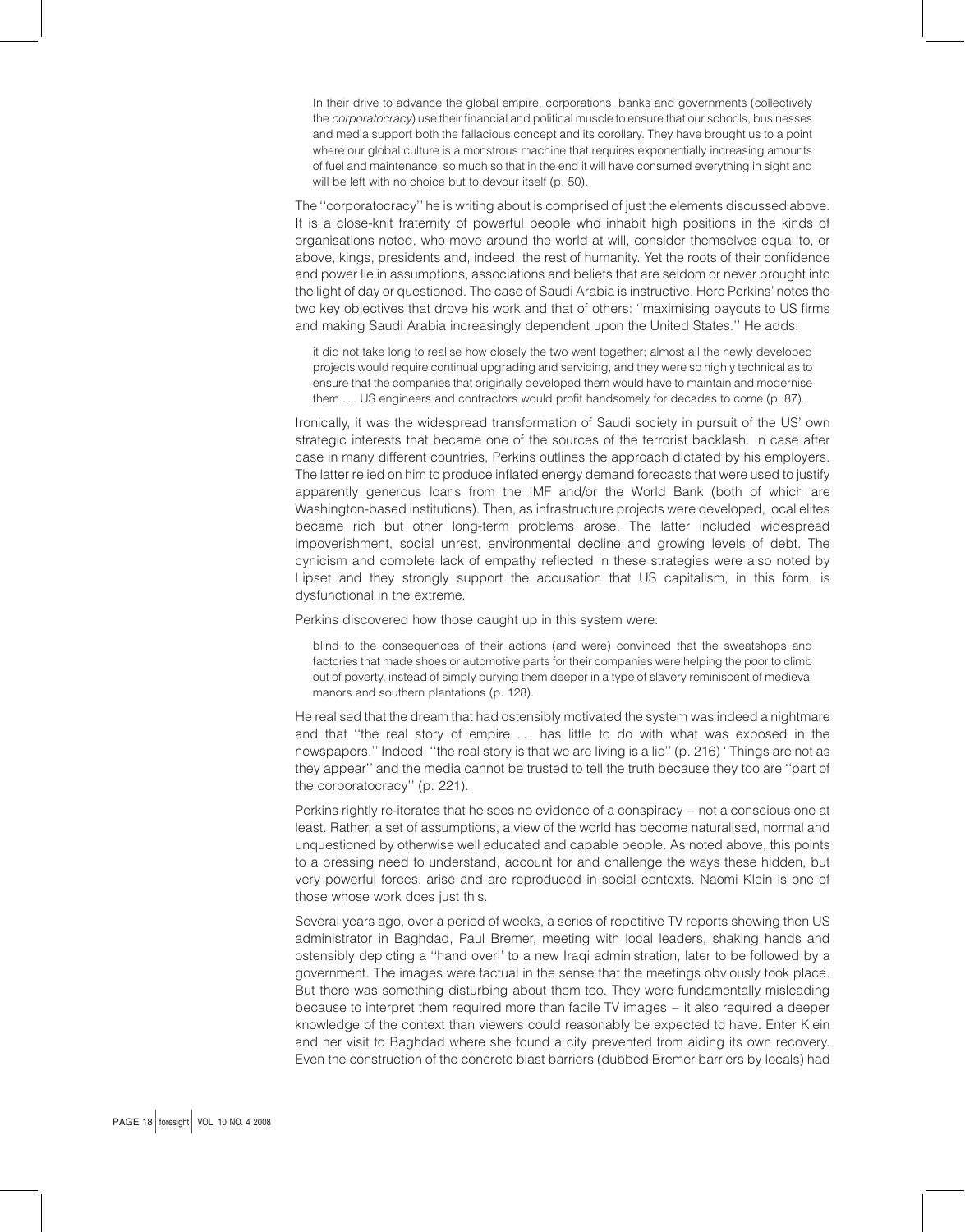been contracted out to overseas companies, while local concrete factories lay idle. She sketches in a little of the background in this way:

When Paul Bremer shredded Iraq's Baathist constitution and replaced it with what The Economist greeted approvingly as ''the wish list of foreign investors'' there was one small detail he failed to mention: It was all completely illegal (Klein, 2004, p. 47).

Few doubt that access to oil was one key factor in the invasion[5]. The fact that US troops protected the oil ministry but allowed the museum holding priceless records of early civilisations to be looted revealed much about underlying US concerns, including a profound blindness to cultural value beyond its borders. But Klein makes it clear that of equal or greater significance is that Iraq was seen as an opportunity to create yet another dependent market for US corporations. She comments, however, that ''the great historical irony of the catastrophe unfolding in Iraq is that the shock-therapy reforms that were supposed to create an economic boom that would re-build the country have instead fuelled a resistance that ultimately made reconstruction impossible'' (Klein, 2004, p. 53).

She then offers an interpretation that draws a parallel heavy with irony:

Iraq was to the Neocons what Afghanistan was to the Taliban: the one place on Earth where they could force everyone to live by the most literal, unyielding interpretation of their sacred texts . . . (but) . . . they created, instead of a ''free market'', a failed state that no right-thinking investor would touch (Klein, 2004, p. 53).

When we realise that terms such as ''freedom'', ''democracy'', ''open markets'' and the like are essentially code words that mean very little until their underlying implications are spelled out in some depth and in relation to real places where poverty, environmental decline and endemic conflict have been created, and only then, do we begin to see how reality is layered, how the TV news provides only fragmentary surface impressions. It is then obvious why we need to probe ''beneath the surface'' to know anything much at all about what is ''really going on.'' Nor should we be surprised that, in a later piece looking at the aftermath of the December 26, 2004, tsunami, Klein finds the very same system of value and control operating. She writes of:

the rise of a predatory form of disaster capitalism that uses the desperation and fear created by catastrophe to engage in radical social and economic engineering . . . (adding that) reconstruction work has been revealed as a tremendously lucrative industry, too important to be left to the do-gooders at the UN (Klein, 2005, p. 31).

She adds that ''shattered countries are attractive to the World Bank . . . they take orders well.'' The same process can be observed in many countries, including Afghanistan and Haiti. Now, in the aftermath of a devastating tsunami:

as in other reconstruction sites, from Haiti to Iraq, tsunami relief has little to do with recovering what has been lost . . . governments have passed laws preventing families from rebuilding their oceanfront homes. Hundreds of thousands of people have been forcibly relocated inland . . . The coast is not being rebuilt as it was – dotted with fishing villages and beaches strewn with nets. Instead governments, corporations and foreign donors are teaming up to rebuild it as they would like it to be: the beaches as playgrounds for tourists, the oceans as watery mines for corporate fishing fleets, both serviced by privatised airports and highways built on borrowed money (p. 32).

Overall, therefore, these ''reports from the field'' once again shed new light on dominant US-led ideologies and cultural myths. It seems to me that the current system suits a few very well indeed. But the full costs have been displaced ''elsewhere'' and ''elsewhen.'' In my view, it is a destructive, immoral and completely unsustainable way of approaching the world. Though the denials may continue for some time this is looking more and more like a failed experiment, a path to abandon at the earliest possible opportunity.

#### Truthfulness and power

If there is any truth in the above analysis then we have to accept that the viability of this world is very much at stake. A form of development that involves gross addiction, denial, endemic violence and misappropriation on a vast scale is self-defeating in its own terms. It does not provide a continuing basis for maintaining social wellbeing. Why, then, is it so difficult for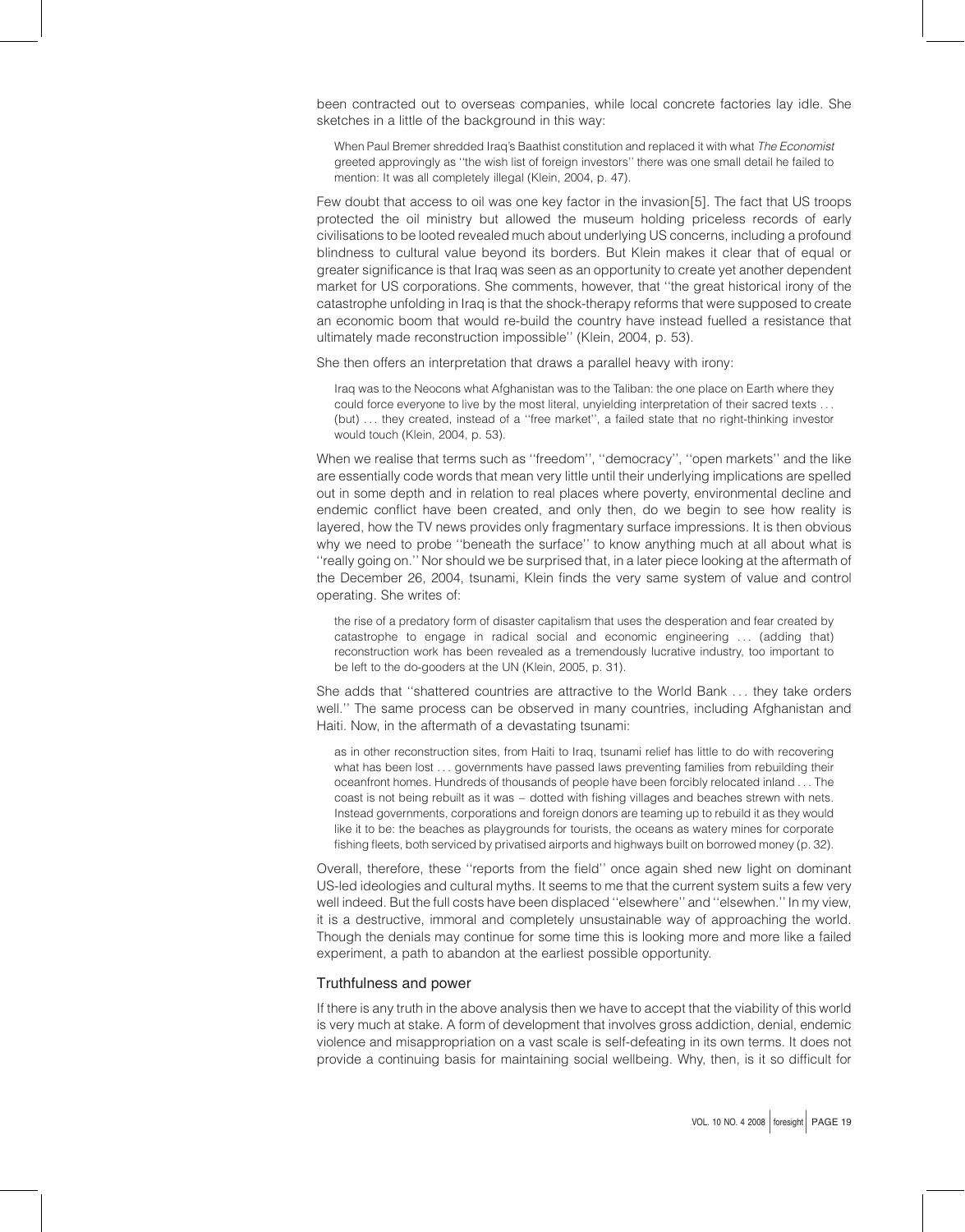those in positions of power to ''come clean'' about the human prospect? The signs are not hard to read and they've been there for some time.

Part of the answer is found in a book by J.R. Saul in which he noted that:

corporatism . . . is profoundly tied to a mechanistic view of the human race. This is not an ideology with any interest in or commitment to the shape of society or the individual as citizen. It is fixed up a rush to use machinery – inert or human – while these are still at full value; before they suffer depreciation (Saul, 1997, p. 162).

This helps to explain why, as Keynes maintained, markets need to be constantly and intelligently directed by those with a sympathetic view of the wider world, rather than passively followed and allowed to wreak havoc. But it does not go far enough. Why do otherwise intelligent people refuse to see the all-too-clear signs of ''overshoot and collapse'' that surround us?

One reason has emerged repeatedly above - a dominant corporatist ideology that de-focuses the realities of the wider world and substitutes a set of more compliant abstractions that are mistakenly used to represent that world. The complete dependence of the economy on the ecology is forgotten, repressed and put out of sight. But there is also another factor at work. It is revealed and clarified in a book by Sonia Shah called ''Crude – The Story of Oil''. Here she identifies what may be a fundamental stumbling block for many people in positions of power and responsibility. After noting that ''the oil industry is under no obligation to sate global desires for crude'', she goes on to say that:

as long as consumers don't cotton on to the fact that the oil supply they depend on is in permanent decline and prudently decide to wean themselves off it, the crossover between supply and demand could trigger many lucrative years of high oil prices.

She then comes to the nub of the issue:

Some within the industry perhaps genuinely believe the economists, who argue that higher prices will always lead to more resources and so resource depletion can never be a genuine problem. Others, however, must have realised that their future livelihoods depend on the obscurity of the coming peak. If the industry wanted to stay in business for another century and beyond, it would do well not to let on that the world's favourite fuel is anything less than perpetually abundant (Shah, 2005, p. 137).

Taken together these comments bring us to the point of clarity that we need. Saul's comment eliminates any remaining residual confidence that we might have that markets per se can, by themselves, help humanity move toward viable futures. Shah's perceptive insight tells us why those running businesses, governments, government departments and the like can so seldom ''come clean'' about the deteriorating human prospect. To do so, especially in commercial contexts, would amount to a denial of the very system that provides them with income, privilege and power. Moreover, it would destroy ''confidence'' in themselves and their organisation.

It may be something of a shock to realise that it is almost impossible to tell the truth from within the ambit of profit and power. To do so (and there are always a few brave souls who are willing to try) is to risk everything in the hope that one can ''make a difference.'' But the personal risks are indeed great, as whistle-blowers the world over have discovered.

#### ''Free enterprise'' equals the collapse of the system

Let me now draw the threads of this argument together. We know that the global outlook is very challenging indeed. Indeed it is more challenging even than the members of the US National Intelligence Council itself realised since its 2020 Project report completely overlooked US complicity in creating and exacerbating the global dysfunctions outlined here (Slaughter, 2004). Furthermore, we have the accumulating evidence of informed observers who have been reading the signs and telling us for several decades how dominant powers urgently need to re-think, re-vision their view and our shared tenancy of this small planet (Brown, 2007; Meadows et al., 2005).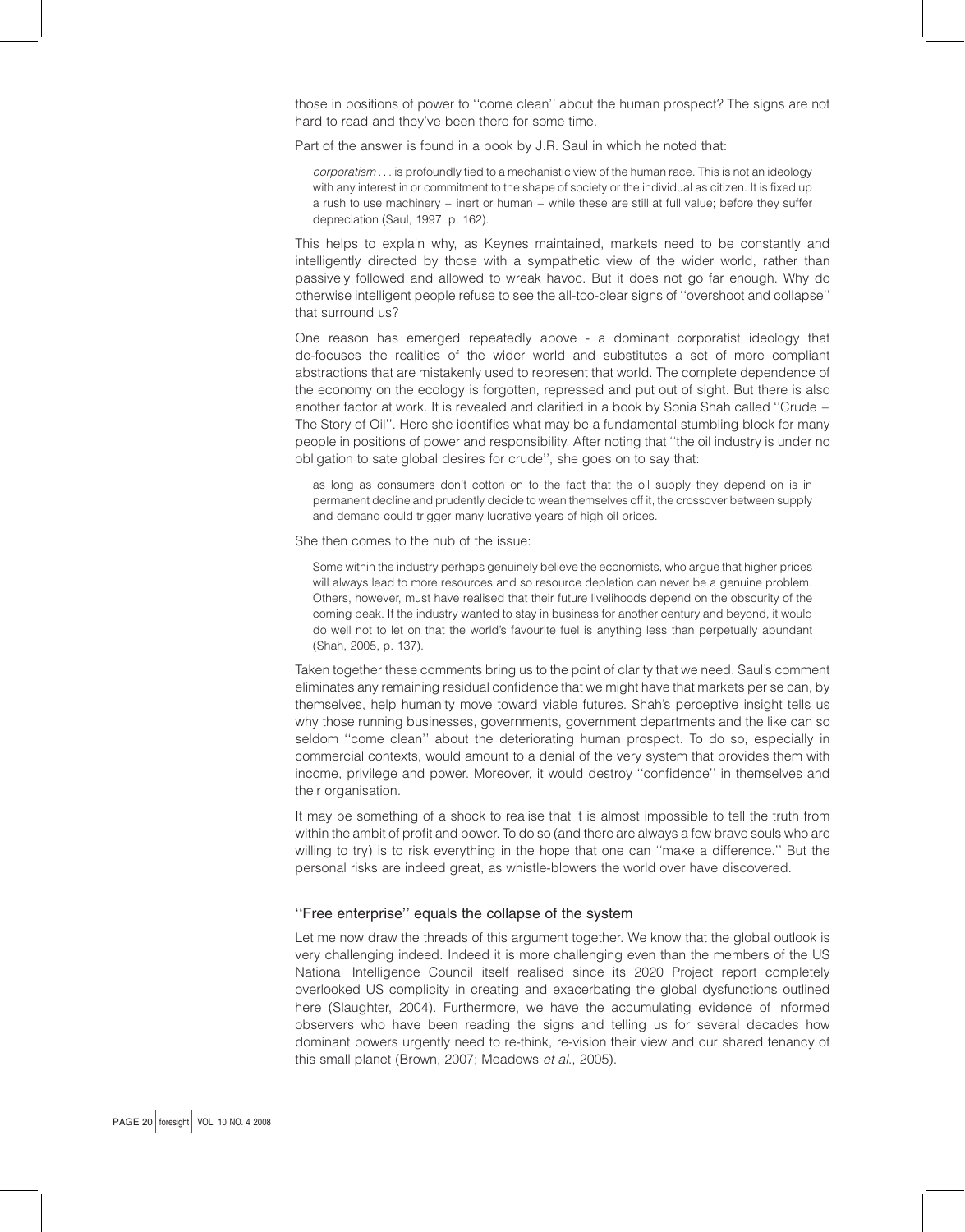Why have such sources been widely ignored? There are at least two main reasons. First, because the issues they raise do indeed challenge some of the primary assumptions upon which the social and international order is based. Second, because those operating according along the lines described above have successfully employed the very strategies outlined here. In essence, they have been able to displace widespread current concerns into a future that, perhaps rather cynically, they have supposed they will not live to see. The overshoot and collapse future, however, is no longer a distant prospect. There is growing evidence to suggest that we are already living in the time of "peak oil", the "overshoot" phase, and therefore, unless some sort of ''planned transition'' is undertaken very soon (a prospect that still remains distant) ''collapse'' is unlikely to be much further ahead.

In an article for Newsweek International Andrew Moravcsik had this to say. He wrote:

You only had to listen to George W Bush's Inaugural Address... (invoking ''freedom'' and ''liberty'' 49 times) to appreciate just how deeply Americans still believe in this founding myth. For many in the world, the president's rhetoric confirmed their worst fears of an imperial America relentlessly pursuing its narrow national interests. But, the greater danger may be a delusional America, one that still believes, despite all evidence to the contrary, that the American Dream lives on, that America remains a model for the world . . .

He added:

the truth is that Americans are living in a dream world. Not only do others not share America's self-regard, they no longer aspire to emulate the country's social and economic achievements (Moravcsik, 2005).

This is not news. But the extent to which America is actively sponsoring a new form of totalitarianism may be. While most remain passive in the face of the marketing onslaught, routinely shrugging off thousands of facile and unwanted ''commercial messages'' daily, deep anxieties and unresolved fears gather at deeper levels. In a piece on the rise of what he calls ''surplus culture'' Guy Rundle writes:

surplus culture represents the push of the market towards establishing itself as a total system. At some point it hits limits dictated to it by the deepest reserves of social value, though its capacity to overturn these is greater than many suspect . . . In a surplus culture, the level of consumption begins to push against deep-seated cultural and natural limits of possibility (Rundle, 2005, p. 46).

Clearly the contradictions within such a culture cannot easily be solved by those living inside it unless they are willing to ask some difficult questions that go to the heart of American reality. What, then, happens when the contradictions do finally collide with social and environmental limits? One source of our deepest fears may well be that we already know the answer because we know what has happened in previous times when an existing social order collapses. But this knowledge is perceived as ''too challenging'' and we turn away (Diamond, 2005; Dator, 1992). Yet such knowledge cannot ever be fully disregarded – it percolates through by other means. One prolific and long-standing source is the dystopian branch of SF. But it also emerges in more recent works of mainstream fiction situated within a variety of breakdown contexts (McCarthy, 2006; Crace, 2007). These can be seen as ''messages from the unconscious'', hints of other ways of knowing that have been widely suppressed during several hundred years of rational development and growth.

This is precisely where well-qualified futurists have a vitally significant cultural role. If they have done their homework; if they have achieved sufficient clarity about the current world order; if they are fearlessly unattached to current centres of power and privilege, then they can speak out and recommend a series of responses and strategies. One such is Wendell Bell whose opus, ''The Foundations of Futures Studies'', along with many related papers are of inestimable value in this context (Bell, 2003, 2004). Another is Hazel Henderson with her exemplary record of publications, activism and social innovations (Henderson, 2006). Such work provides a basis for an alternative tradition of advanced and progressive futures enquiry that openly supports universal human values.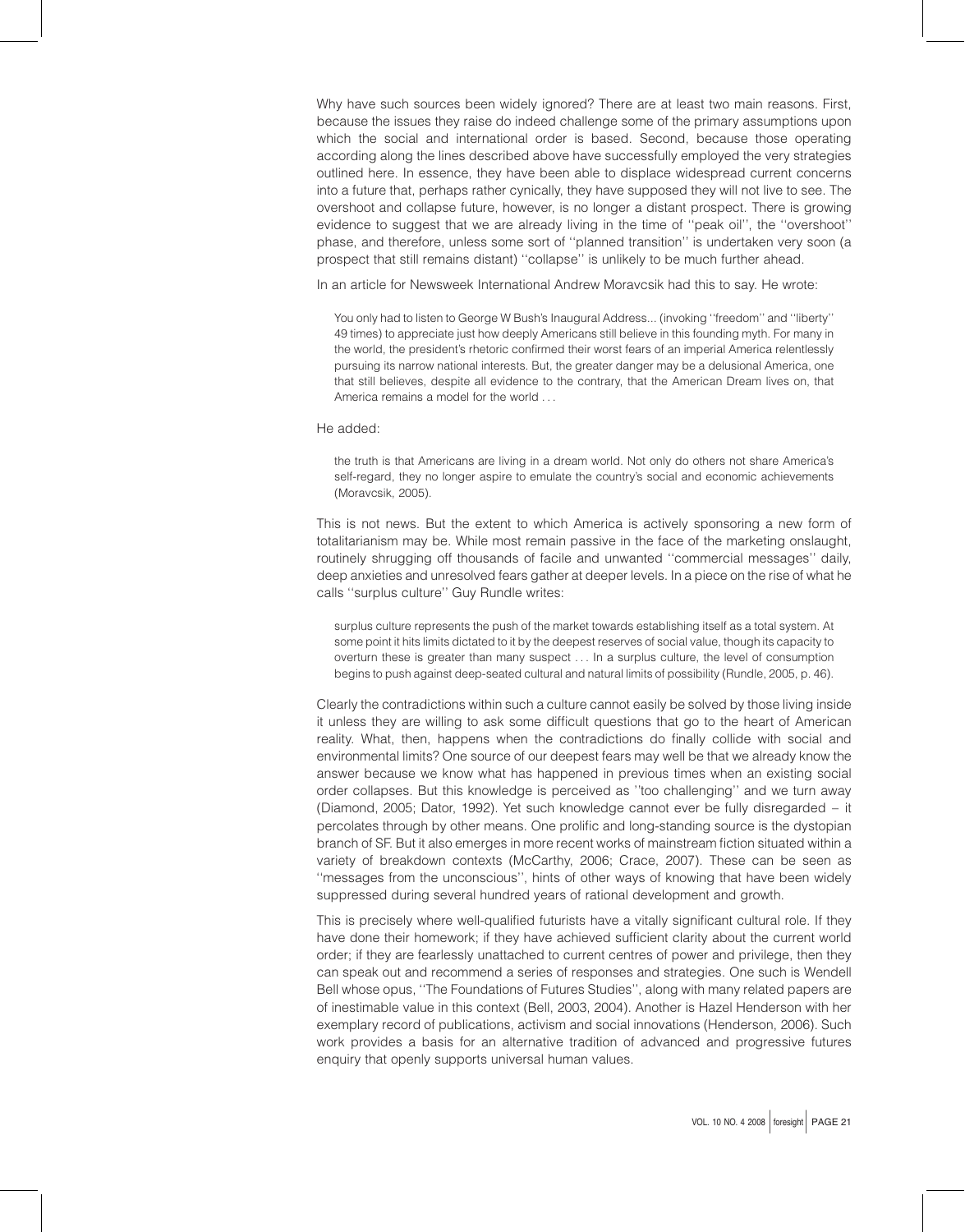## Responses and strategies

While the earlier American tradition of futures work and its most progressive members have a great deal to commend them, they have been unable to challenge the destructive and unsustainable nature of twenty-first century America or moderate its interventions in the wider world. With the darkening global outlook it is surely time for the profession to use the remaining openness and freedoms still available in the US and elsewhere to re-direct government, policies, practices, modes of business, models of development etc. away from world-dominating fantasies to the task of thorough-going cultural renewal.

The following are indicative responses only. Others will naturally follow from more focused and dedicated efforts. We need to:

- **If** understand that the pathways futures followed and assumed by mainstream US interests are untenable (and also that those of us living in rest of the rich West are complicit);
- **B** recognise in some depth what kind of problem this is, how it is "layered" at various levels (in myths, ways of thinking, national policies, habits, practices, institutions etc) and where responsibility for each of these actually lies;
- **B** work toward some basic agreements between different futures interest groups and organisations on how to address these problems effectively, especially when they originate metaphorically in our own back yard (i.e. our own culture and psyche);
- $\blacksquare$  decide on effective courses of action that we ourselves can take rather than displacing the responsibility to others; and
- **B** demonstrate humility in seeking out and employing suitable reality checks for the viability of such strategies, being prepared to modify them as necessary.

Futurists, on the whole, tend to believe that they are working to help create a better world. As noted in the previous list, those of who live in rich Western environments need to acknowledge that we are all ''part of the problem'' as well as, hopefully, ''part of the solution.'' The issues raised here are not unique to the USA; they are shared, to a greater or lesser extent, by everyone whose current way of life stands at, or near, the top of existing ''pyramids of sacrifice.'' Thus it is necessary to acknowledge our own complicity in creating and re-creating exploitive and unsustainable organisations, cultures and outlooks.

A firm decision is needed to take a measure of responsibility for what I have termed the ''civilisational challenge''. Instead of dismissing concerns about US work as being ''anti-American'', they should be seen as providing essential insights into the self-deceptions that appear to operate so effectively there. A decision to be less defensive and more open to well-grounded critique is a step toward personal and disciplinary maturity. In point of fact, integrally informed, layered futures methodologies come to the fore and become indispensable in this process (Slaughter et al., 2008). It is vital to gain more experience of using the very tools that have been developed to address just such concerns (Wilber, 2005).

We then need to move from decision to action. What should futurists actually do to uncover the shaping realities underlying their work? One answer is to take an honest look at the work that has been addressing this problem for some time. This not only includes taking global diagnoses much more seriously, it also means paying real and close attention to dissenting scholars and those, often located at the putative ''margins'' who, for reasons of culture, distance or paradigm exclusion, have been ignored (Berman, 2006).

Reality testing is vital. How does a growing awareness of civilisational myths, cultural and professional blind spots, the deep dysfunctions of American life and affluent cultures generally actually affect the ways that futurists go about their work? If there are some who are no longer uncritically buying into the ''American Dream'' are they ready to assume some measure of responsibility for the ''Global Nightmare'' that, actively or passively, they have helped to create? These are tough questions. Yet the answers could alter the direction, the fundamental purposes, of American work away from the concealment and extension of hegemony and toward the kind of grounded solutions that the world really needs.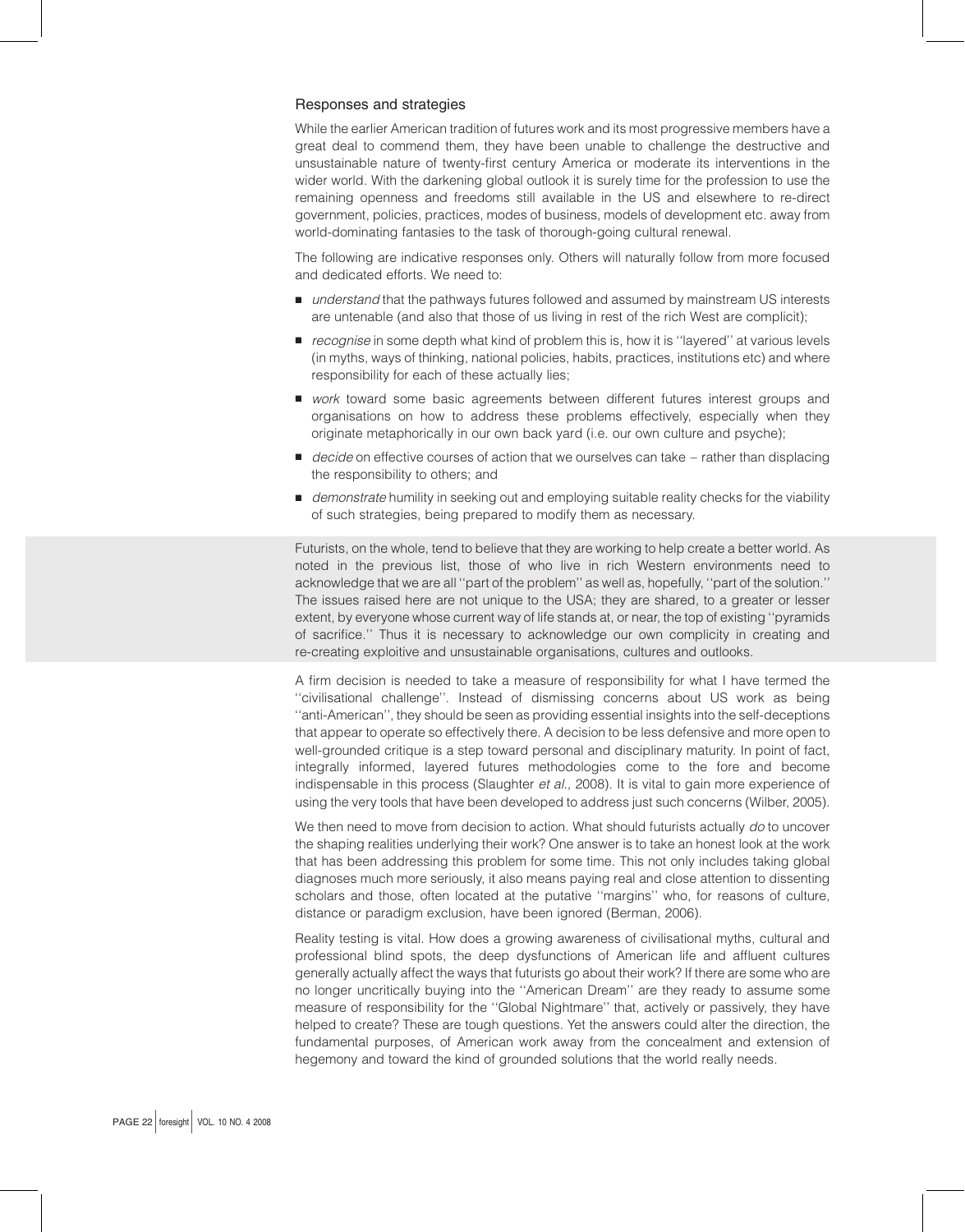The last step continues the task of reality testing and looks for tangible results of a profound shift of energy and awareness. It looks for the practical working out of this anticipated ''sea change'' in focus and capability. How would we know when the strategy outlined here was working? Here are some possible ''early signals''. US futurists would:

- **B** recognise that terms like the "World Future Society" reflect impossible aspirations that are now beyond their ''use by'' date;
- **B** be prominent in exploring alternatives to American hegemony and corporate power;
- **B** take time to learn another language and to immerse themselves in the reality of one or more cultures distant from their own;
- **B** listen carefully to other people, especially cultural myths and stories;
- **u** update and adopt Wendell Bell's proposals for a professional code of ethics (Bell, 1993);
- **B** carry out work for large corporations only under carefully defined circumstances, e.g. to help them learn, evolve, become less psychotic and more intelligent; overall, to transform into very different entities; and
- seek alliances with socially progressive entities and actively work to de-legitimise those that work against the well-being of our world.

## America is not the future ...

It follows from the above that the US cannot be the future. It could have provided a better model with more credibility if it had followed a different and more benign path through the tangle of modernity. If it had:

- banned weapons of mass destruction at the end of World War Two;
- not undermined the Bretton Woods world trading system;
- **B** used the opportunity of the fall of the USSR to sponsor a truly multi-lateral world order;
- **B** made a genuine and lasting commitment to addressing fundamental human needs and protecting the environment;
- **B** been prepared to invest in the "economics of permanence" instead of those of rapacious and short-lived growth;
- **D** avoided the traps of materialism and commercial greed; and
- **If** taken seriously the idea that human beings are stewards of the planet with real responsibilities to future generations, not careless lords and masters who can destroy human, cultural and natural wealth with impunity.

But these are all ''paths not taken'' and time is no longer on our side.

Within FS what I have called the ''American empirical tradition'' focused for many years on the external world as its main realm of interest and expertise. Here forecasts, trends and especially what became known as ''scenario planning'' offered insight into ''the world of the future''. In some cases this expertise reached a very high order such that some of those deploying it were invited to work with some of the highest councils in the land. Many, but not all, have been caught up in the ''story of America'', seldom questioning its dominant myths or asking themselves what would be the ultimate results of the efforts of their political and corporate leaders to project upon the whole world untenable fantasies of privilege and power. Now it is clear. To be a futurist in America poses a fundamental choice: to either be complicit in America's world-dominating role and the deceptions, both intended and unconscious, that flow from it, the foreclosing of viable futures, or to join with others in ''speaking truth to power'' and moving beyond the impasse.

## ... but may be part of it

In this context there is a temptation to ''construct'' America as the source of all ills, although that is not the purpose of this paper. In fact there is a deeper issue. Humanity as a whole is only part way through a very long process of developing greater awareness and integration.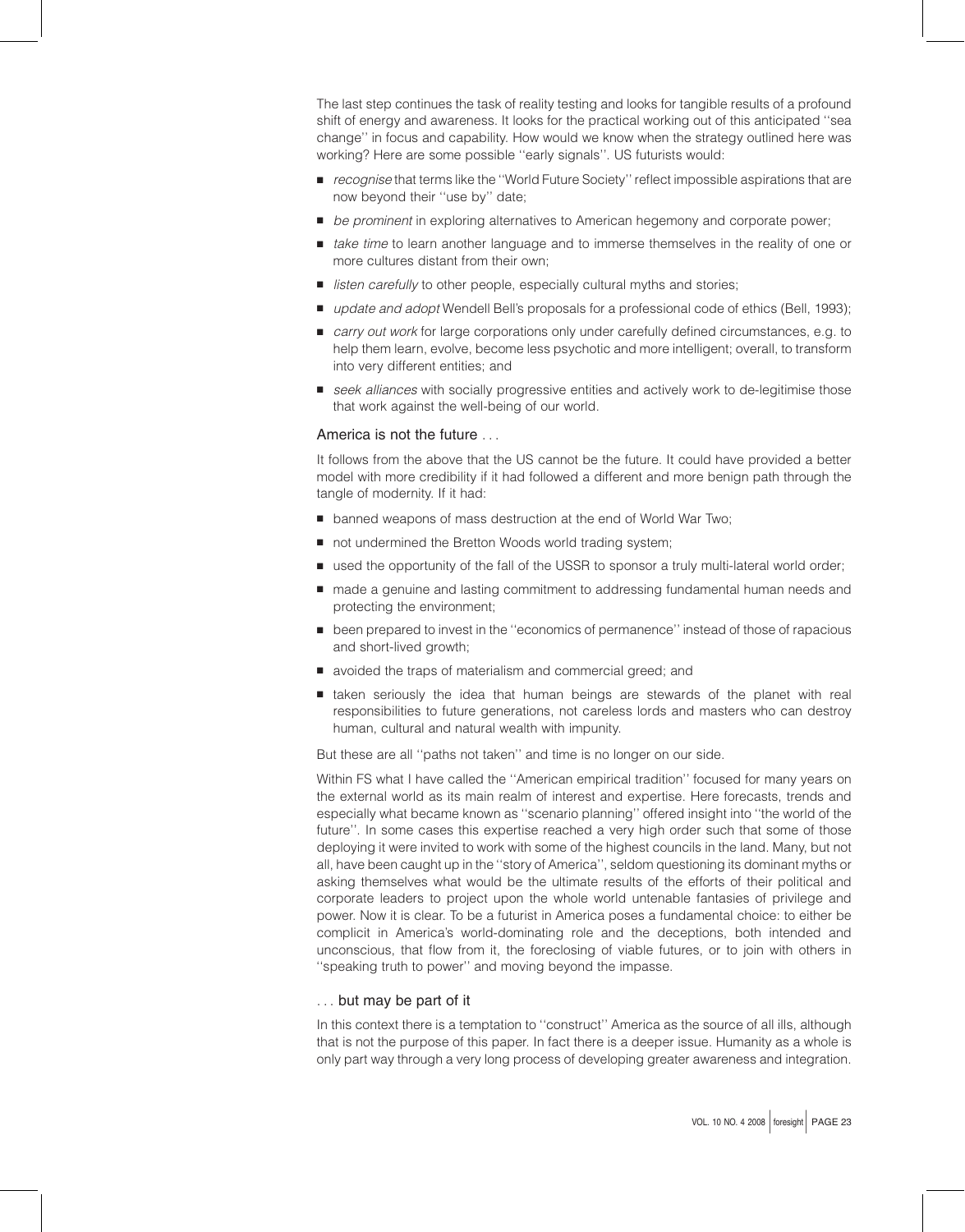It remains fragmented, uncertain, its rising capacities still subject to irrational and sometimes violent outbursts. Its energies are unfocused and it still, on the whole, comprehends neither its plight nor its potential.

Those who seek to practice the disciplines of futures studies and applied foresight aspire in one way or another to take part in the ''waking up'' process and to be active in the process of integration, both individually and socially. In this process they will want to broaden their vision beyond the external world and to re-focus on the personal and social interiors (Wilber, 2000). Some years ago Polish SF writer Stanislaw Lem noted that mainstream SF writers had metaphorically travelled out into deep space without ever having explored the ''labyrinth'' deep within their own minds. So in looking deeply into ''America'' we are, to some extent, also looking into ourselves, for those who live in the rich West have much more in common with it than may we may realise. Let us not, in fact, forget that few people anywhere have refused the oft-derided gifts of affluence. This paper itself is partly a result of American gifts – it was composed on a US-designed computer using US software and distributed via the US- created internet.

It follows that the so-called ''American dream'' and nightmare is, to some extent, our dream and also our nightmare. We could say, in fact, that American society has been exploring some of the ways that a complex and cosmopolitan culture deals with the emergent issues and concerns of our time. The experiment may not, at this point look like a great success, but it is also our experiment and our failure because we have gone along with so many aspects of it nearly all the way. Hollywood is often cited as one of the key identifiers of the US. Yet the ''dream factory'' at both large and smaller scale would not survive if there were not a willing international audience. So we must avoid the trap of casting America as the ''bad other'' and recognise our own reflections in the issues discussed here.

The way forward for the US and ourselves will not be easy nor without cost. There is a nascent America, and a nascent world, that can choose to align with progressive forces everywhere focussing on just and sustainable global futures. These integrating and sustaining elements can be found in many places – in the women's, peace, environmental and social justice movements; in the wise words and deeply thoughtful work of futurists and others, some of whom have been noted here; in the rise of certain on-line libertarian groups and in the many initiatives pursued by NGOs with, and without, the support of the United Nations. Perhaps the single greatest priority is to divert the current vast amounts of money wasted on military uses toward funding adaptation strategies that address the multiple transitions facing humanity (Brown, 2007).

Within the US and elsewhere, freedom of speech, critical enquiry, the ability to critique power and its illegitimate uses may yet have sufficient countervailing power to moderate the slide toward dystopia. Yet the times are growing late and I very much doubt if we can avoid it altogether. The earlier master concept of ''alternative futures'' is now being compressed into one or another variant of the ''overshoot and collapse'' perspective. (Meadows et al., 2005; Diamond, 2005) One of the burdens of being a futurist is the foreknowledge of species suffering. The fact is that the global ramifications of the culture and dynamic discussed here leave humanity ill prepared for the ''tsunamis of change'' coming its way. It is time to re-direct that culture and dynamic toward more constructive long term ends before the implacable dynamics of natural systems foreclose many of the options that remain. Instead of a ''new American century'' based on the blind pursuit of out-dated ideological commitments we need a ''new century for humankind and its world'' dedicated to a wider civilisational project of a completely different order.

## **Notes**

- 1. The term ''America'' is used throughout with reference to the USA only.
- 2. Wendell Bell (private communication) provides a helpful corrective to this analysis. For example, he points out that ''I'm not convinced that fear had any more to do with America than it does with the rest of the world. Hope for a better life would be more accurate''. Also. Regarding ''escape'', ''is trying to recreate one's self in a more desirable, truer, idealised form a bad thing? Is it escape? Isn't it a fairly widespread human trait?" And finally, on "celebrity", "there is more to it ... Many American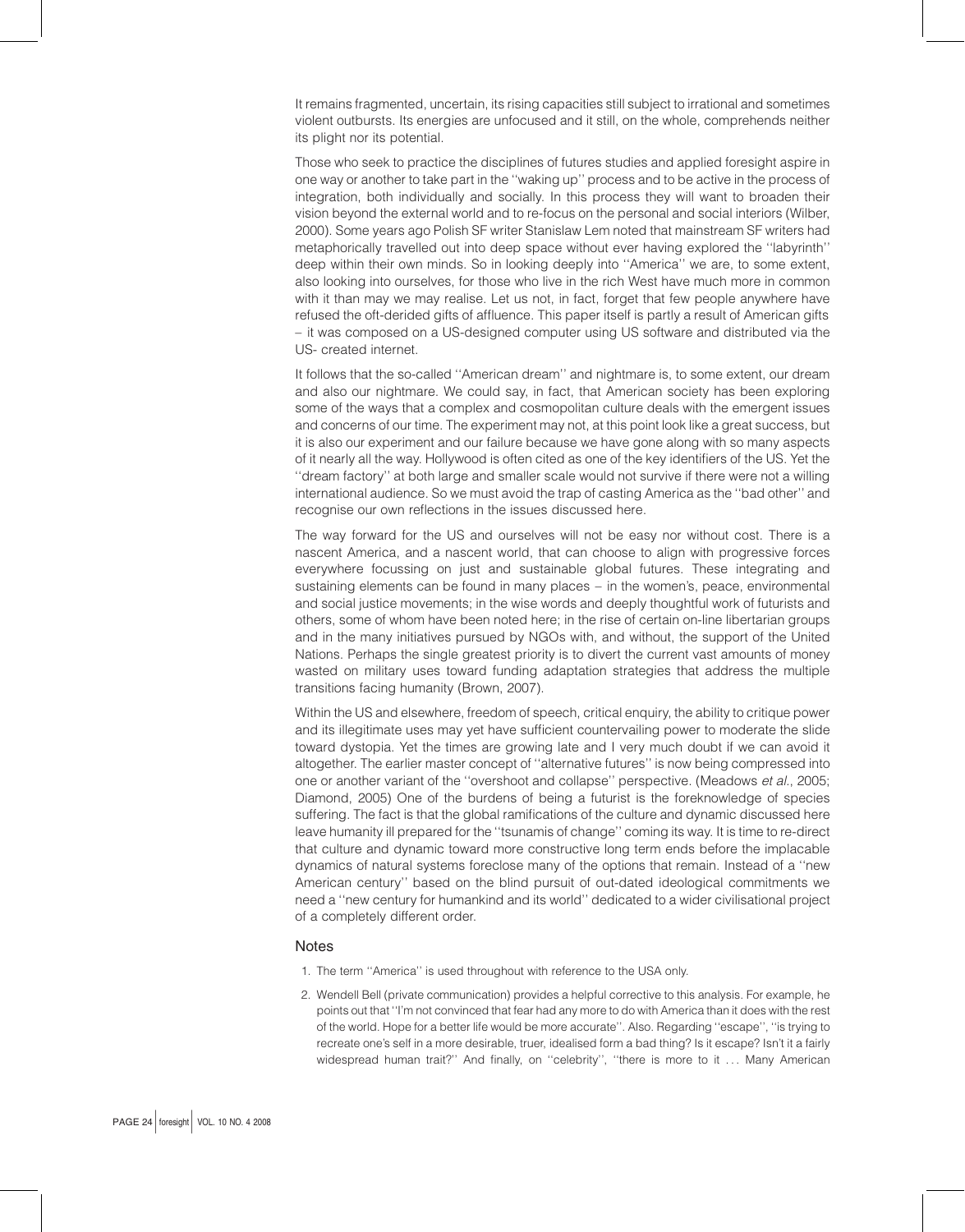'celebrities' today are involved in trying to bring education, modern medicine and sanitation, clean water, housing and other amenities to various depressed areas of the world.''

- 3. Davies is here summarising Barry B. Hughes (1985) World Futures: A Critical Analysis of Alternatives, The Johns Hopkins University Press, Baltimore, MD.
- 4. Alterman's conclusion is that ''the US is now less safe, poorer, more hated and more constrained in its ability to fight terrorism than it was before the tragic loss of blood and treasure the war has demanded. And yet the neocons have admitted almost no mistakes and continue to be rewarded with plum posts in the Bush administration''.
- 5. ''I am saddened that it is politically inconvenient to acknowledge what everyone knows: the Iraq war is largely about oil'' (Greenspan, 2007, p. 463).

## References

Alterman, E. (2005), ''A short history of the neoconservatives'', Australian Financial Review, Vol. 29, April, pp. 10-11.

Augar, P. (2005), The Greed Merchants, Penguin, London.

Bakan, J. (2004), The Corporation, Constable & Robinson, London.

Beck, U. (2000), What Is Globalisation?, Polity Press, Cambridge.

Bell, W. (1993), "Professional ethics for futurists", Futures Research Quarterly, Vol. 9 No. 1, pp. 5-17.

Bell, W. (2003/2004), The Foundations of Futures Studies, Vols 1-2 (revised), Transaction Publishers, New Brunswick, NJ.

Benedict, R. (1935), Patterns of Culture, RKP, London.

Berman, M. (2006), Dark Ages America, Norton, New York, NY.

Bill, A.H. (1998), Facing the Future: People and the Planet, available at: www.facingthefuture.org (accessed 17 December 2007).

Brown, L. (2007), Plan B 2.0. Rescuing a Planet under Stress and a Civilisation in Trouble, Earth Policy Institute, Washington, DC, available at: www.earth-policy.org/Books/PB2/index.htm

Church Committee (1975), Alleged Assassination Plots Involving Foreign Leaders, An Interim Report of the Select Committee to Study Governmental Operations with Respect to Intelligence Activities, Report No 94-465, 20 November, available at: www.aarclibrary.org/publib/contents/church/contents\_church\_ reports\_ir.htm

Crace, J. (2007), The Pest House, Kindle, New York, NY.

Dator, J. (1992), Surfing the Tsunamis of Change, Construction Beyond 2000, Espoo.

Dator, J. (2002), Advancing Futures: Futures Studies in Higher Education, Praeger, Westport, CT.

Davies, M.W. (20012005), ''Other futures studies, a bibliographic essay'', in Slaughter, R. (Ed.), The Knowledge Base of Futures Studies, Vol. 1, Foresight International, Brisbane.

Diamond, J. (2005), Collapse: How Societies Choose to Succeed or Fail, Penguin, London.

Edwards, L. (2002), How to Argue with an Economist, Cambridge University Press, Melbourne.

Ehrlich, P. (1968), The Population Bomb, Ballantine, New York, NY.

Fry, T. (1999), A New Design Philosophy: An Introduction to Defuturing, UNSW Press, Sydney.

Galtung, J. (2007), "The state of the world", Journal of Futures Studies, Vol. 12 No. 1, p. 147.

Glenn, J. and Gordon, T. (2005), ''Three alternative Middle East peace scenarios'', foresight, Vol. 7 No. 2, pp. 8-20.

Greenspan, A. (2007), The Age of Turbulence: Adventures in a New World, The Penguin Press, New York, NY.

Henderson, H. (2006), Ethical Markets: Growing the Green Economy, Chelsea Green Publishing, White River Junction, VT, available at: www.chelseagreen.com/2007/items/ethicalmarkets

Hiatt, S. (2007), A Game as Old as Empire, Berrett-Koehler, San Francisco, CA.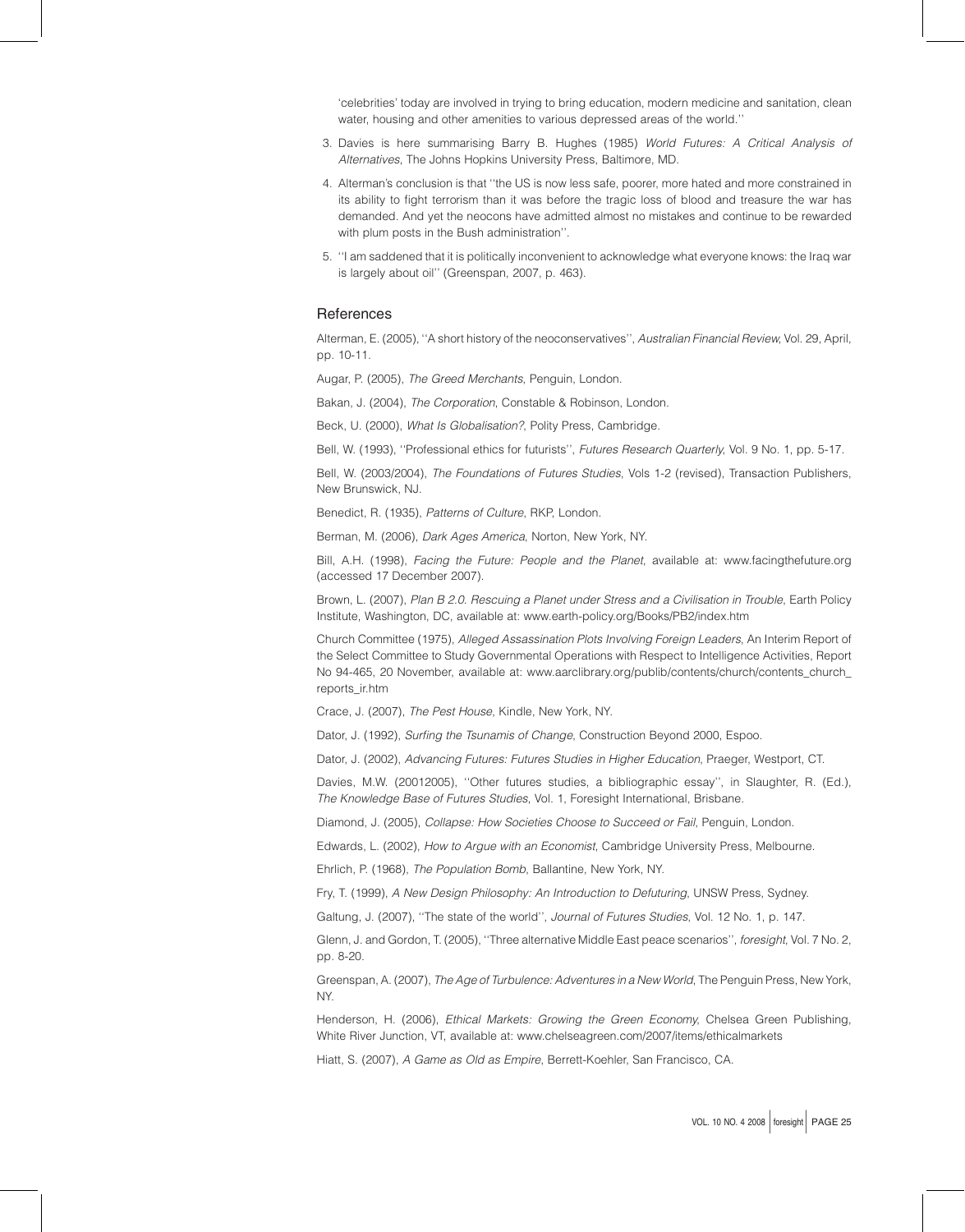Juniper, T. (2003), Spix's Macaw, 4th Estate, London.

Karbuz, S. (1996), The US Military Oil Consumption Blogspot, available at: www.energybulletin.net/ 13199.html (accessed 17 December 2007).

Klein, N. (2004), ''Baghdad year zero'', Harper's Magazine, September, p. 47.

Klein, N. (2005), ''Profits of doom, good weekend'', The Age, May 14, p. 31.

Klein, N. (2007), The Shock Doctrine: The Rise of Disaster Capitalism, Penguin, London.

Kurian, G. and Molitor, G. (1996), The Encyclopedia of the Future, Simon & Schuster Macmillan, New York, NY.

Lipset, S. (1995), American Exceptionalism: A Double-Edged Sword, Norton, New York, NY.

McCarthy, C. (2006), The Road, Picador, New York, NY.

Mayer, J. (2005), ''Outsourcing torture: the secret history of America's 'extraordinary rendition' program'', The New Yorker, 14 February, available at: www.newyorker.com/archive/2005/02/14/050214fa\_fact6

Meadows, D., Meadows, D. and Randers, J. (2005), Limits to Growth: the 30-year Update, Earthscan, London.

Millennium Project (2004), ''State of the Future Report'', Futures Foundation Newsletter, Vol. 9 No. 9, p. 2 (quoted in Future News).

Mindfully.org (2001), Consumption: Industrialized, Commercialized, Dehumanized, and Deadly, available at: www.mindfully.org/Sustainability/Americans-Consume-24percent.htm (accessed 17 December 2007).

Monbiot, G. (2004), The Age of Consent, Harper, London.

Moorthy, R.S. (1998), Uncompromising Integrity: Motorola's Global Challenge, Global Leadership and Organisational Development, Motorola Corporation, New York, NY.

Moravcsik, A. (2005), ''Dream on America'', Newsweek International, January 31.

Olgivy, J. (2002), Creating Better Futures, OUP, New York, NY.

Perkins, J. (2004), Confessions of an Economic Hit Man, Berrett-Koehler, San Francisco, CA, p. xi.

Preston, R. (2007), The Wild Trees, Penguin, London.

Project for the New American Century (1997), Statement of Principles, available at: www. newamericancentury.org/statementofprinciples.htm (accessed 10 March 2008).

Roddick, A. (2004), quoted in Bakan, J., The Corporation, Constable & Robinson, London, p. 56.

Rundle, G. (2005), ''The rise of surplus culture'', Arena 76, April-May.

Sardar, Z. (2007), ''No security without understanding'', The Futurist, Vol. 41 No. 5, p. 23.

Sardar, Z. and Davies, M.W. (2004), American Dream: Global Nightmare, Icon, London.

Saul, J.R. (1997), The Unconscious Civilisation, Penguin, Melbourne, p. 162.

Schumacher, F.F. (1974), Small Is Beautiful, Abacus, London.

Shah, S. (2005), Crude: The Story of Oil, Allen & Unwin, Sydney.

Sharp, G. (2007), ''From here to eternity'', Arena 89, p. 37.

Slaughter, R. (2001), ''The flight of American super-ego'', Futures, Vol. 33, pp. 891-6.

Slaughter, R. (2004), Futures beyond Dystopia: Creating Social Foresight, Routledge, London, available at: http://foresightinternational.com.au/catalogue/resources/FBD\_Intro\_Contents.pdf

Slaughter, R., Hayward, P. and Voros, J. (2008), ''Integral futures methodologies'', Futures, Vol. 40 No. 2, special issue.

Solzhenitsyn, A. (1973), The Gulag Archipelago, YMCA Press, Paris.

Sony Pictures (2003), The Fog of War.

US Government (2009), Historical Tables: Budget of the USA, available at: www.gpoaccess.gov/ usbudget/fy09/pdf/hist.pdf (accessed 6 March 2008).